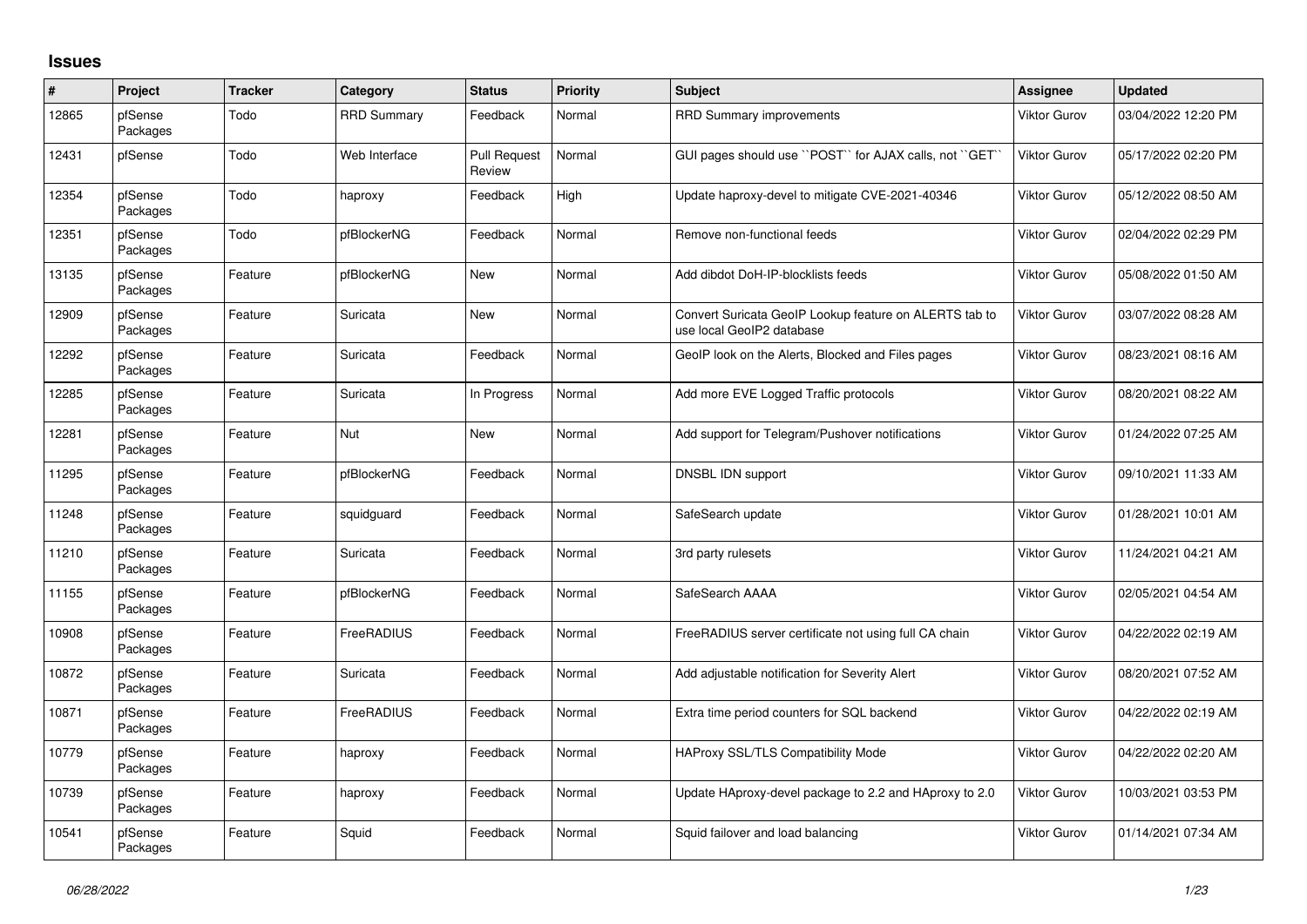| $\pmb{\#}$ | Project             | Tracker    | Category                  | <b>Status</b>                        | <b>Priority</b> | Subject                                                                                                                                        | <b>Assignee</b>     | <b>Updated</b>      |
|------------|---------------------|------------|---------------------------|--------------------------------------|-----------------|------------------------------------------------------------------------------------------------------------------------------------------------|---------------------|---------------------|
| 10242      | pfSense<br>Packages | Feature    | New Package<br>Request    | New                                  | Normal          | E2guardian Web filtering package                                                                                                               | Viktor Gurov        | 05/30/2022 10:40 AM |
| 9982       | pfSense<br>Packages | Feature    | Squid                     | Feedback                             | Normal          | basic Idap auth TLS connection                                                                                                                 | Viktor Gurov        | 04/22/2022 02:21 AM |
| 9852       | pfSense<br>Packages | Feature    | Suricata                  | Feedback                             | Normal          | show File-Store directory listing                                                                                                              | Viktor Gurov        | 08/20/2021 07:52 AM |
| 9721       | pfSense<br>Packages | Feature    | Squid                     | Feedback                             | Normal          | add squidclient -h 127.0.0.1 mgr:info output to Diagnostics /<br>Squid and status.php                                                          | Viktor Gurov        | 04/22/2022 02:21 AM |
| 5922       | pfSense             | Feature    | <b>SNMP</b>               | New                                  | Normal          | SNMP - enable SNMP v3 functionality                                                                                                            | <b>Viktor Gurov</b> | 03/02/2022 02:40 PM |
| 2386       | pfSense             | Feature    | Interfaces                | <b>Pull Request</b><br>Review        | Normal          | Bridge member that is not an assigned interface                                                                                                | Viktor Gurov        | 12/02/2020 06:01 AM |
| 13002      | pfSense<br>Packages | Regression | <b>BIND</b>               | Feedback                             | Normal          | BIND 9.16_13 could not find existing DNSSEC keys at<br>/cf/named/etc/namedb/keys due to directory change                                       | <b>Viktor Gurov</b> | 03/31/2022 12:14 PM |
| 12653      | pfSense<br>Packages | Regression | <b>FRR</b>                | Feedback                             | Normal          | RIP related startup error                                                                                                                      | Viktor Gurov        | 12/30/2021 08:37 AM |
| 12278      | pfSense<br>Packages | Regression | Zabbix                    | Feedback                             | Normal          | Invalid plugin certificates() function name                                                                                                    | Viktor Gurov        | 08/19/2021 05:52 AM |
| 11738      | pfSense<br>Packages | Regression | squidguard                | Feedback                             | Normal          | SquidGuard 1.16.18_17 Not Filtering Blacklist<br>No-Transparent Mode                                                                           | Viktor Gurov        | 12/21/2021 05:48 AM |
| 11570      | pfSense             | Regression | Gateways                  | <b>Pull Request</b><br>Review        | Normal          | Gateway monitoring services is not always restarted on<br>interface events, which may prevent a WAN from recovering<br>back to an online state | <b>Viktor Gurov</b> | 06/22/2022 09:04 PM |
| 13225      | pfSense             | Bug        | Interfaces                | New                                  | Normal          | Bridges with QinQ interfaces not properly set up at boot                                                                                       | <b>Viktor Gurov</b> | 05/27/2022 08:19 AM |
| 13218      | pfSense             | <b>Bug</b> | Interfaces                | <b>Pull Request</b><br>Review        | Normal          | GIF-based interface MTU is assigned to parent interface on<br>boot when parent interface is a LAGG                                             | Viktor Gurov        | 05/27/2022 05:25 AM |
| 13217      | pfSense             | Bug        | DHCP (IPv4)               | New                                  | Normal          | dhclient using default pid file location which does not exist                                                                                  | <b>Viktor Gurov</b> | 05/26/2022 08:09 AM |
| 13209      | pfSense<br>Packages | <b>Bug</b> | pfBlockerNG               | New                                  | Low             | Parsing Filter log by pfBlockerNG creates IP Block log with<br>Source/Destination mixed up or wrong Direcion                                   | Viktor Gurov        | 05/25/2022 03:50 AM |
| 13102      | pfSense             | Bug        | <b>IPsec</b>              | New                                  | Normal          | Deleting an IPSec tunnel doesn't destroy the SA<br>(SADs/SPDs), causes crash in status_ipsec.php                                               | Viktor Gurov        | 05/20/2022 01:07 PM |
| 13034      | pfSense<br>Packages | Bug        | Zabbix                    | Feedback                             | Normal          | Zabbix6 Agent and Proxy fail to set the PSK from the web<br>GUI in its conf files                                                              | <b>Viktor Gurov</b> | 04/06/2022 11:59 AM |
| 12965      | pfSense<br>Packages | Bug        | <b>FRR</b>                | <b>Pull Request</b><br><b>Review</b> | Normal          | FRR BFD peer configuration is handled incorrectly in some<br>cases                                                                             | Viktor Gurov        | 03/22/2022 08:04 AM |
| 12920      | pfSense             | <b>Bug</b> | <b>Gateway Monitoring</b> | Pull Request<br>Review               | Normal          | Gateway behavior differs when the gateway does not exist<br>in config.xml                                                                      | <b>Viktor Gurov</b> | 06/12/2022 01:27 PM |
| 12916      | pfSense<br>Packages | Bug        | pfBlockerNG               | New                                  | Normal          | pfBlockerNG-devel cron job does not trigger xmlrpc sync                                                                                        | Viktor Gurov        | 04/11/2022 12:55 PM |
| 12869      | pfSense<br>Packages | <b>Bug</b> | <b>BIND</b>               | Feedback                             | Normal          | Bind DNS Package AAAA filtering Broken on new ZFS<br>Installs                                                                                  | Viktor Gurov        | 03/09/2022 12:38 PM |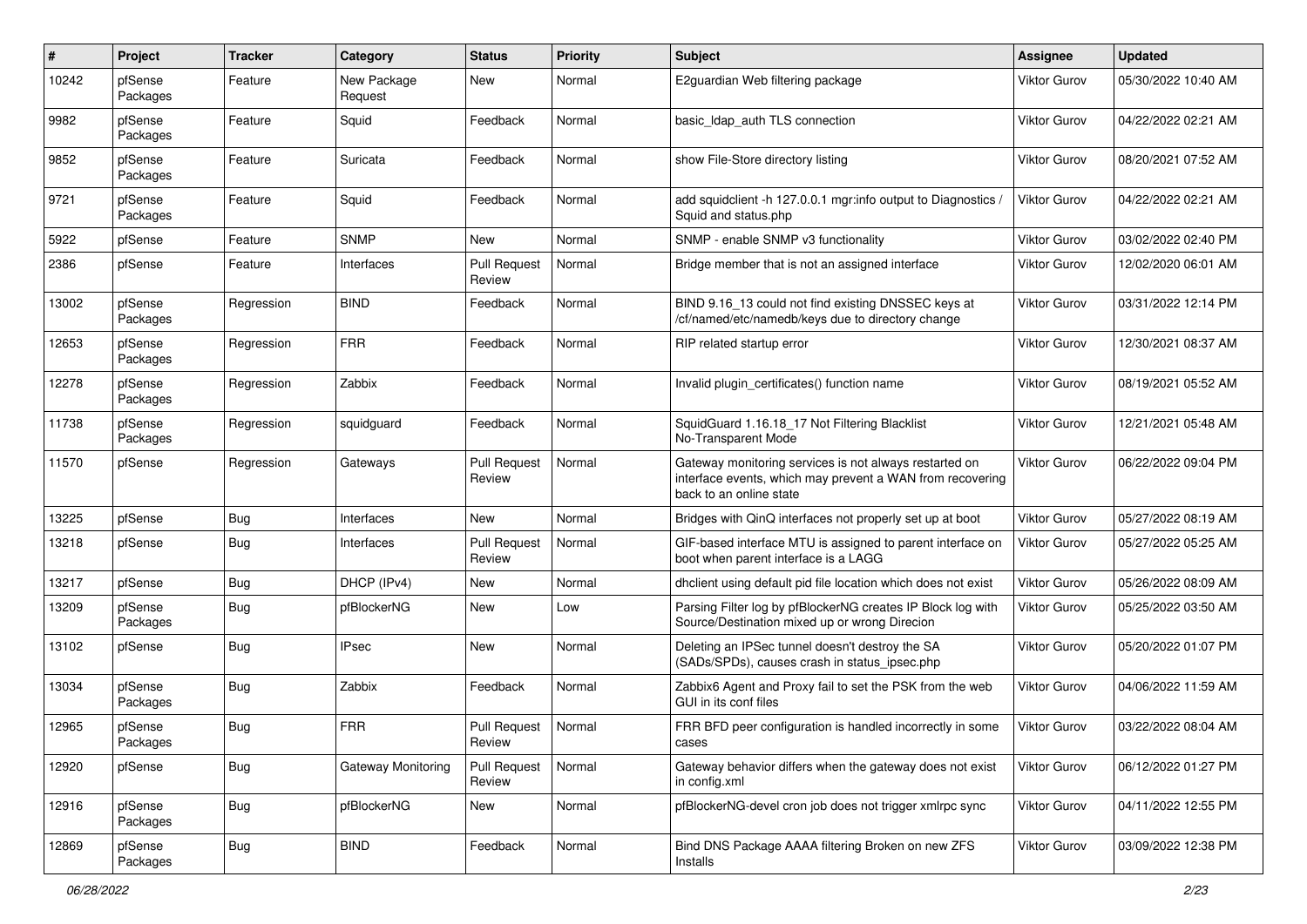| #     | <b>Project</b>      | <b>Tracker</b> | Category             | <b>Status</b>                 | <b>Priority</b> | <b>Subject</b>                                                                  | <b>Assignee</b>     | <b>Updated</b>      |
|-------|---------------------|----------------|----------------------|-------------------------------|-----------------|---------------------------------------------------------------------------------|---------------------|---------------------|
| 12762 | pfSense             | Bug            | <b>IPsec</b>         | <b>New</b>                    | Normal          | IPsec keep alive check ignores Child SA Start Action                            | <b>Viktor Gurov</b> | 02/07/2022 11:21 AM |
| 12720 | pfSense             | <b>Bug</b>     | Rules / NAT          | <b>Pull Request</b><br>Review | Normal          | Hide the "tag" field on non-floating tabs                                       | <b>Viktor Gurov</b> | 01/24/2022 03:11 PM |
| 12706 | pfSense<br>Packages | Bug            | pfBlockerNG          | Feedback                      | Normal          | pfBlockerNG and unbound does not work after switching<br>/var to RAM disk       | <b>Viktor Gurov</b> | 03/24/2022 10:47 AM |
| 12683 | pfSense<br>Packages | Bug            | Snort                | Feedback                      | Normal          | snort get vpns list() does not include OpenVPN CSO                              | <b>Viktor Gurov</b> | 02/15/2022 10:47 AM |
| 12673 | pfSense             | <b>Bug</b>     | Dashboard            | <b>Pull Request</b><br>Review | Normal          | Firewall Logs Widget fails to update at intervals below 5<br>seconds.           | <b>Viktor Gurov</b> | 05/17/2022 02:20 PM |
| 12670 | pfSense<br>Packages | <b>Bug</b>     | <b>ACME</b>          | New                           | Normal          | ACME package writes credentials to system log                                   | <b>Viktor Gurov</b> | 03/07/2022 10:58 AM |
| 12645 | pfSense             | <b>Bug</b>     | <b>IPsec</b>         | <b>New</b>                    | Normal          | `filterdns`` does not monitor remote IPsec gateways for<br>IPv6 address changes | <b>Viktor Gurov</b> | 06/27/2022 07:20 AM |
| 12623 | pfSense<br>Packages | <b>Bug</b>     | <b>ACME</b>          | <b>New</b>                    | Normal          | acme.sh package   DNS-ISPConfig settings                                        | <b>Viktor Gurov</b> | 03/10/2022 03:42 PM |
| 12506 | pfSense<br>Packages | Bug            | Suricata             | Feedback                      | Normal          | Only selected instance is restarted on suppress list change                     | <b>Viktor Gurov</b> | 12/01/2021 04:43 AM |
| 12385 | pfSense             | Bug            | Virtual IP Addresses | <b>Pull Request</b><br>Review | Normal          | deleteVIP() does not check 1:1 NAT and Outbound NAT<br>rules                    | <b>Viktor Gurov</b> | 05/17/2022 02:21 PM |
| 12322 | pfSense<br>Packages | Bug            | Suricata             | Feedback                      | Normal          | Suricata creates invalid HOME NET entries                                       | <b>Viktor Gurov</b> | 09/10/2021 11:42 AM |
| 12264 | pfSense<br>Packages | <b>Bug</b>     | Squid                | Feedback                      | Low             | Stray <table> line in squid monitor.php</table>                                 | <b>Viktor Gurov</b> | 12/23/2021 10:53 AM |
| 12225 | pfSense             | Bug            | Authentication       | <b>Pull Request</b><br>Review | Normal          | Group membership field is not needed for remote groups                          | <b>Viktor Gurov</b> | 05/17/2022 02:21 PM |
| 12206 | pfSense<br>Packages | Bug            | <b>NET-SNMP</b>      | Feedback                      | Normal          | Certificate Manager page doesn't show Net-SNMP used<br>certificates             | <b>Viktor Gurov</b> | 12/30/2021 09:40 AM |
| 12167 | pfSense<br>Packages | Bug            | <b>FRR</b>           | Feedback                      | Normal          | BGP TCP setkey not set if neighbor is in peer group                             | <b>Viktor Gurov</b> | 09/16/2021 09:38 AM |
| 12101 | pfSense<br>Packages | <b>Bug</b>     | arpwatch             | Assigned                      | Normal          | ArpWatch Suppression Mac for "flip-flop" not suppressing                        | <b>Viktor Gurov</b> | 10/09/2021 07:19 PM |
| 12036 | pfSense<br>Packages | Bug            | Zabbix               | Feedback                      | Normal          | Certificate Manager page do not show Zabbix used<br>certificates                | <b>Viktor Gurov</b> | 07/15/2021 11:46 AM |
| 11961 | pfSense<br>Packages | <b>Bug</b>     | <b>FRR</b>           | Feedback                      | Normal          | FRR OSPF add unwanted area 0 authentication to router<br>ospf                   | <b>Viktor Gurov</b> | 09/16/2021 10:25 PM |
| 11937 | pfSense<br>Packages | <b>Bug</b>     | haproxy              | Feedback                      | Normal          | HAproxy "Use Client-IP" option breaks Captive Portal                            | <b>Viktor Gurov</b> | 06/22/2021 08:48 AM |
| 11877 | pfSense             | <b>Bug</b>     | Web Interface        | Pull Request<br>Review        | Very Low        | Labels and description dissapear in<br>firewall schedule edit.php               | <b>Viktor Gurov</b> | 05/17/2022 02:22 PM |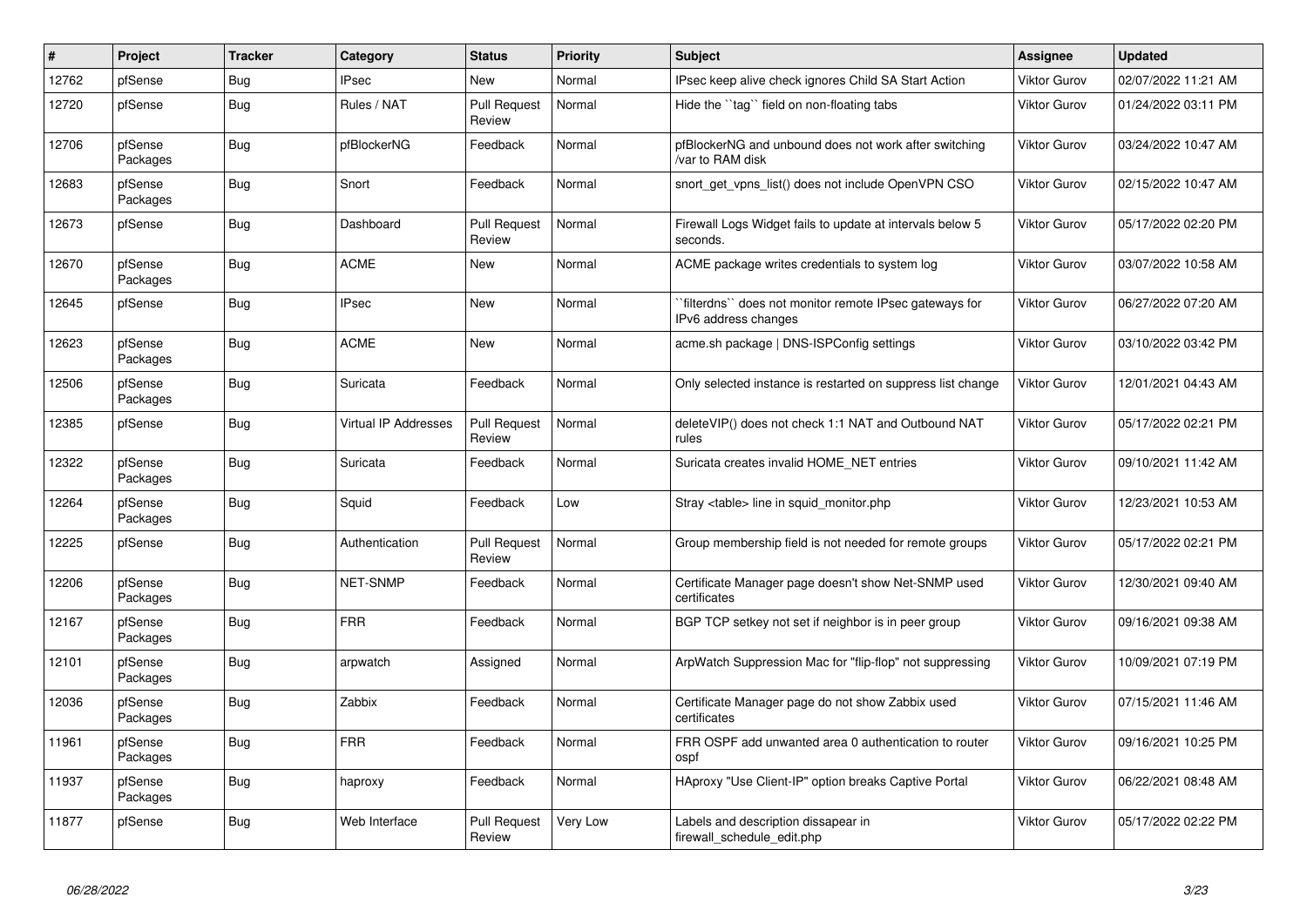| #     | Project             | <b>Tracker</b> | Category      | <b>Status</b> | <b>Priority</b> | <b>Subject</b>                                                                                                   | <b>Assignee</b>     | <b>Updated</b>      |
|-------|---------------------|----------------|---------------|---------------|-----------------|------------------------------------------------------------------------------------------------------------------|---------------------|---------------------|
| 11847 | pfSense<br>Packages | Bug            | <b>FRR</b>    | Feedback      | Normal          | Filters not applied to PEER Groups                                                                               | <b>Viktor Gurov</b> | 07/30/2021 07:45 PM |
| 11836 | pfSense<br>Packages | Bug            | <b>FRR</b>    | Assigned      | Normal          | <b>FRR ACCEPTFILTER unstable</b>                                                                                 | <b>Viktor Gurov</b> | 02/14/2022 07:20 AM |
| 11756 | pfSense<br>Packages | Bug            | haproxy       | Feedback      | Normal          | HaProxy does not transfer backend states during reload                                                           | <b>Viktor Gurov</b> | 07/14/2021 01:21 PM |
| 11746 | pfSense<br>Packages | Bug            | FreeRADIUS    | Feedback      | Normal          | Second LDAP server configuration misses the ipaNThash<br>control attribute                                       | <b>Viktor Gurov</b> | 07/14/2021 01:44 PM |
| 11693 | pfSense<br>Packages | Bug            | <b>FRR</b>    | Feedback      | Normal          | IPv6 static routing fails                                                                                        | Viktor Gurov        | 04/26/2022 08:50 AM |
| 11681 | pfSense<br>Packages | Bug            | <b>FRR</b>    | Feedback      | Normal          | FRR generates invalid BFD configuration after removing<br>interfaces                                             | <b>Viktor Gurov</b> | 07/14/2021 04:40 PM |
| 11515 | pfSense<br>Packages | Bug            | node exporter | Feedback      | Normal          | node exporter 0.18.1 1 - Unable to interact or start the<br>service from web ui                                  | <b>Viktor Gurov</b> | 07/14/2021 12:37 PM |
| 11491 | pfSense<br>Packages | Bug            | haproxy       | Feedback      | Normal          | haproxy-devel v0.62 2 - startup error 'httpchk'                                                                  | <b>Viktor Gurov</b> | 06/22/2021 08:46 AM |
| 11477 | pfSense<br>Packages | Bug            | <b>FRR</b>    | Feedback      | Normal          | FRR does not recognize some BFD options                                                                          | <b>Viktor Gurov</b> | 02/26/2021 10:52 PM |
| 11404 | pfSense<br>Packages | Bug            | <b>FRR</b>    | Feedback      | Normal          | Incorrect prefix/access lists migration on update                                                                | <b>Viktor Gurov</b> | 02/18/2021 09:49 AM |
| 11388 | pfSense<br>Packages | Bug            | FreeRADIUS    | Feedback      | Normal          | Captive Portal authentication error with MySQL backend                                                           | <b>Viktor Gurov</b> | 02/10/2021 08:54 AM |
| 11343 | pfSense<br>Packages | Bug            | <b>BIND</b>   | Feedback      | Low             | Invalid link to pfSense-pkg-bind changelog                                                                       | <b>Viktor Gurov</b> | 04/05/2022 08:12 AM |
| 11331 | pfSense<br>Packages | Bug            | FreeRADIUS    | Feedback      | Normal          | FreeRADIUS latest package upgrade broke Plain Mac<br>Authentication                                              | <b>Viktor Gurov</b> | 01/30/2021 10:08 AM |
| 11296 | pfSense             | Bug            | Routing       | New           | Normal          | Static route targets may still reachable via default route<br>when the gateway they should route through is down | Viktor Gurov        | 05/10/2022 03:12 PM |
| 11274 | pfSense<br>Packages | Bug            | ntop          | Feedback      | Normal          | ntopng https web server does not present full certificate<br>chain                                               | <b>Viktor Gurov</b> | 01/28/2021 09:51 AM |
| 11180 | pfSense<br>Packages | Bug            | Filer         | Feedback      | Normal          | Filer run action for files on sync that wan't been modified                                                      | Viktor Gurov        | 01/08/2021 07:27 AM |
| 11135 | pfSense<br>Packages | Bug            | haproxy       | Feedback      | High            | HAproxy OCSP reponse crontab bug                                                                                 | <b>Viktor Gurov</b> | 09/10/2021 11:51 AM |
| 11098 | pfSense<br>Packages | <b>Bug</b>     | Backup        | Feedback      | Normal          | Backup Files and Directories plugin crashes firewall if /root<br>specified as backup location                    | Viktor Gurov        | 12/23/2021 10:45 AM |
| 11091 | pfSense             | <b>Bug</b>     | Interfaces    | New           | Normal          | Interfaces set as disabled in the configuration have an UP<br>status in the operating system at boot             | Viktor Gurov        | 05/10/2022 03:12 PM |
| 11054 | pfSense<br>Packages | <b>Bug</b>     | FreeRADIUS    | Assigned      | Normal          | Check Client Certificate CN not working as described                                                             | Viktor Gurov        | 12/14/2021 07:22 AM |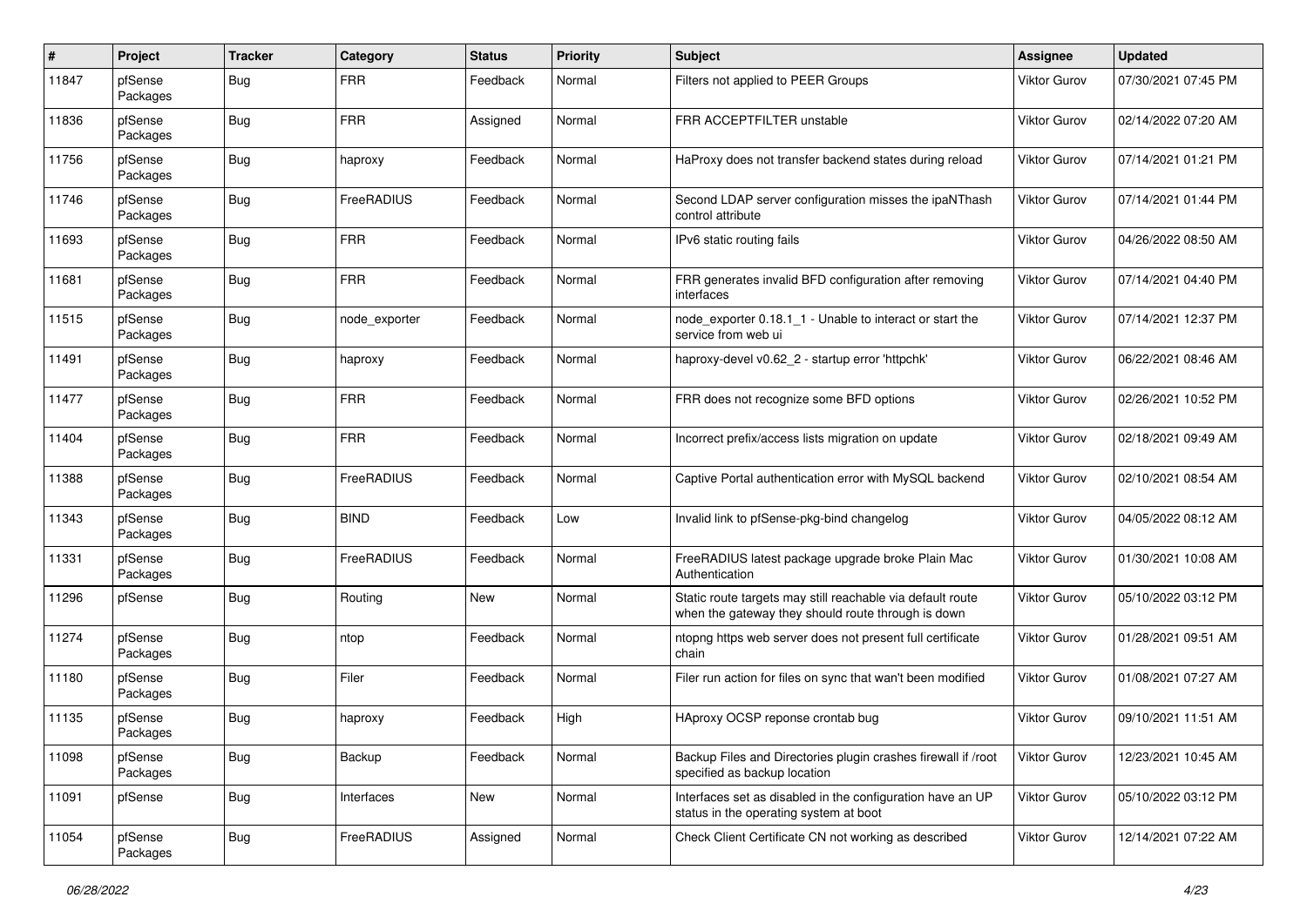| #     | Project             | <b>Tracker</b> | Category              | <b>Status</b>                 | <b>Priority</b> | <b>Subject</b>                                                                                    | Assignee                | <b>Updated</b>      |
|-------|---------------------|----------------|-----------------------|-------------------------------|-----------------|---------------------------------------------------------------------------------------------------|-------------------------|---------------------|
| 10572 | pfSense<br>Packages | Bug            | Squid                 | Feedback                      | Normal          | STARTTLS option is ignored                                                                        | Viktor Gurov            | 04/22/2022 02:20 AM |
| 10450 | pfSense<br>Packages | Bug            | Squid                 | Feedback                      | Normal          | Squid reverse proxy switching peers                                                               | Viktor Gurov            | 04/22/2022 02:21 AM |
| 8827  | pfSense<br>Packages | Bug            | squidguard            | <b>New</b>                    | Normal          | Squidguard: ACL redirect modes 'redirect' and 'err page'<br>send unresolvable URLs to the client. | Viktor Gurov            | 12/21/2021 05:49 AM |
| 6964  | pfSense<br>Packages | Bug            | Suricata              | Feedback                      | Normal          | Host OS Policy Assignment broken when using "Import" or<br>"Aliases" buttons                      | Viktor Gurov            | 08/20/2021 07:52 AM |
| 4088  | pfSense<br>Packages | Bug            | squidguard            | Feedback                      | Normal          | Buggy squidgurd config file is created                                                            | Viktor Gurov            | 01/28/2021 10:01 AM |
| 3132  | pfSense             | Bug            | Gateway Monitoring    | In Progress                   | Normal          | Gateway events for IPv6 affect IPv4 services and vice versa                                       | <b>Viktor Gurov</b>     | 05/10/2022 03:10 PM |
| 8794  | pfSense             | Feature        | <b>NTPD</b>           | New                           | Normal          | NTP authentiction                                                                                 | Tod L                   | 08/05/2021 01:20 AM |
| 13298 | pfSense             | Bug            | <b>Dynamic DNS</b>    | <b>Pull Request</b><br>Review | Normal          | Dynv6 does not check response code when updating                                                  | Tiago Beling<br>d'Avila | 06/24/2022 07:47 AM |
| 13114 | pfSense<br>Packages | Bug            | <b>BIND</b>           | Feedback                      | Normal          | BIND calls rndc in rc_stop when named is not running                                              | <b>Stuart Wyatt</b>     | 05/04/2022 12:41 PM |
| 11352 | pfSense             | Bug            | FreeBSD               | New                           | Low             | CTF types $> 215$ in the pfSense kernel config results in<br>DTrace failing                       | Scott Long              | 03/17/2021 02:52 AM |
| 8179  | pfSense             | Bug            | DHCP (IPv4)           | Feedback                      | Normal          | Incorrect reverse DNS zone in DHCP server config for<br>non-octet-aligned subnet mask             | Renato Botelho          | 02/09/2022 11:17 PM |
| 1831  | pfSense             | Feature        | <b>Captive Portal</b> | New                           | Normal          | Captive portal IPv6 support                                                                       | Reid Linnemann          | 05/25/2022 07:57 AM |
| 11545 | pfSense             | Regression     | Interfaces            | Feedback                      | Normal          | Primary interface address is not always used when VIPs are<br>present                             | Reid Linnemann          | 06/24/2022 10:25 AM |
| 13282 | pfSense Plus        | Bug            | Aliases / Tables      | <b>New</b>                    | Normal          | FQDN Aliases Break if an Invalid Domain is Present in the<br>Chain                                | Reid Linnemann          | 06/18/2022 03:12 PM |
| 13226 | pfSense             | Bug            | <b>Captive Portal</b> | Confirmed                     | Normal          | Captive Portal doesn't disconnect established OpenVPN link   Reid Linnemann                       |                         | 05/30/2022 10:38 AM |
| 13215 | pfSense             | Bug            | Captive Portal        | Assigned                      | Normal          | Allowed MAC/IP/Hostname traffic counts for authorized<br>users                                    | Reid Linnemann          | 05/31/2022 05:31 PM |
| 9296  | pfSense             | Bug            | Aliases / Tables      | Confirmed                     | Low             | Alias content is sometimes incomplete when mixing FQDN<br>and IP address                          | Reid Linnemann          | 06/18/2022 03:12 PM |
| 7216  | pfSense             | Feature        | Web Interface         | New                           | Normal          | Allow user to choose date display format                                                          | <b>Phillip Davis</b>    | 02/02/2018 04:20 PM |
| 4451  | pfSense             | Bug            | DHCP (IPv4)           | New                           | Low             | Status DHCP Leases shows double entries for static entries<br>without IP address                  | <b>Phillip Davis</b>    | 05/21/2022 04:55 PM |
| 11498 | pfSense             | Feature        | WireGuard             | New                           | Normal          | WireGuard does not pass multicast traffic to peer                                                 | Peter Grehan            | 03/19/2021 10:59 AM |
| 12462 | pfSense<br>Packages | Feature        | Telegraf              | <b>Pull Request</b><br>Review | Normal-package  | Telegraf: Add "devfs" to ignore_fs                                                                | Offstage Roller         | 10/18/2021 09:03 AM |
| 9970  | pfSense             | Feature        | <b>Captive Portal</b> | New                           | Low             | Captive Portal and SAML2 Integration                                                              | Mauro Braggio           | 10/12/2020 07:39 AM |
| 2693  | pfSense             | Feature        | Console Menu          | New                           | Normal          | Allow mapping mapping non-physical interfaces via console                                         | Mathieu Simon           | 11/27/2012 03:00 PM |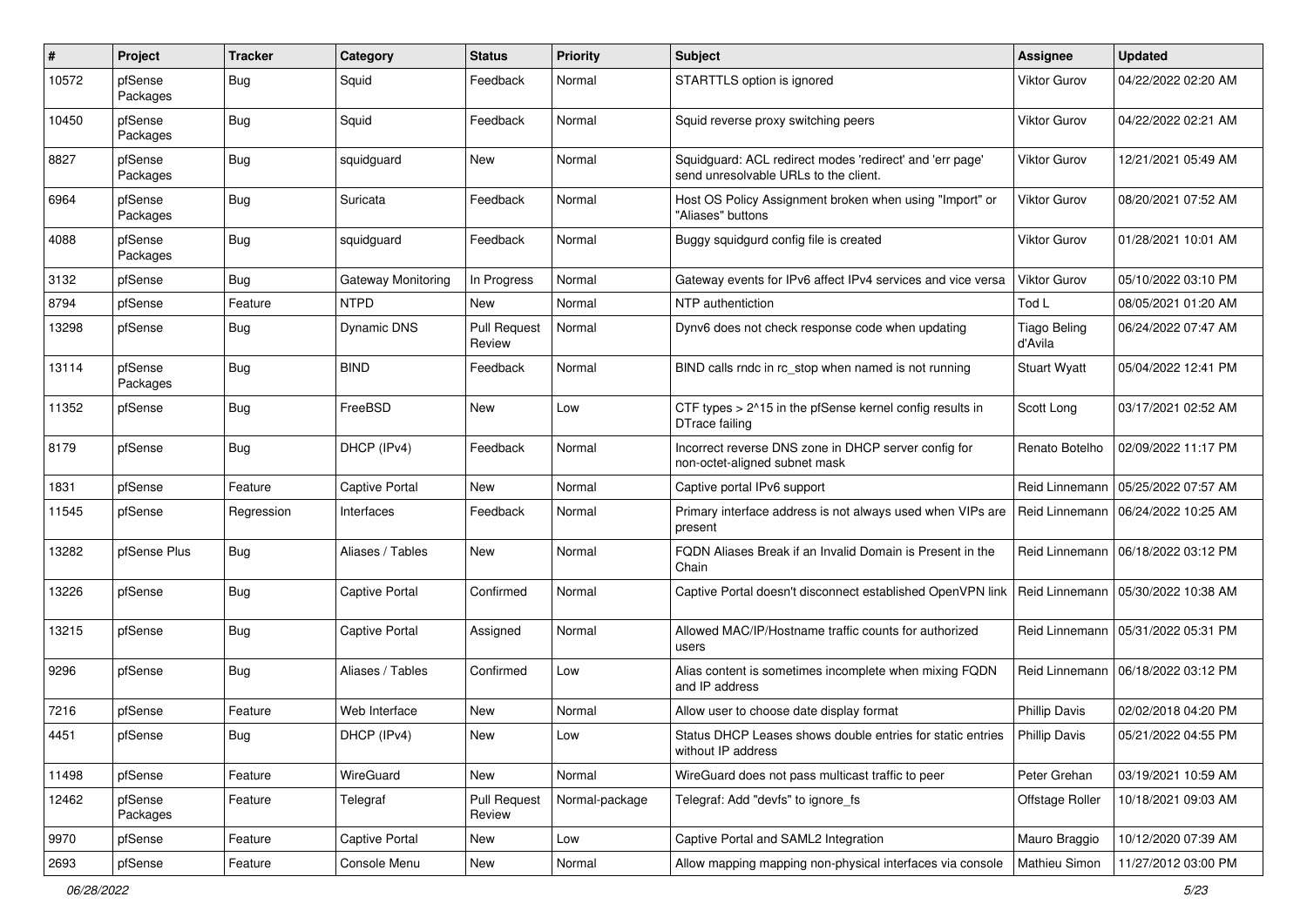| $\#$  | Project      | <b>Tracker</b>     | Category                        | <b>Status</b>                 | <b>Priority</b> | <b>Subject</b>                                                                                              | Assignee              | <b>Updated</b>      |
|-------|--------------|--------------------|---------------------------------|-------------------------------|-----------------|-------------------------------------------------------------------------------------------------------------|-----------------------|---------------------|
| 13014 | pfSense      | Bug                | IPsec                           | New                           | Normal          | Charon. vici can get in a bad state                                                                         | Mateusz Guzik         | 05/24/2022 05:05 PM |
| 12849 | pfSense      | Bug                | <b>Operating System</b>         | New                           | Normal          | pfsync kernel crash on reboot                                                                               | Mateusz Guzik         | 02/22/2022 02:02 PM |
| 12547 | pfSense      | Bug                | <b>Operating System</b>         | Feedback                      | Normal          | unsheduled system reboot/crash                                                                              | Mateusz Guzik         | 12/01/2021 01:20 PM |
| 12144 | pfSense      | Bug                | Operating System                | In Progress                   | Normal          | Bug in "df -t" filtering if two filesystems use the same<br>mountpoint                                      | Mateusz Guzik         | 09/10/2021 10:07 AM |
| 12079 | pfSense      | Bug                | <b>IGMP Proxy</b>               | New                           | Normal          | IGMPProxy: kernel panic, Sleeping thread owns a<br>non-sleepable lock                                       | Mateusz Guzik         | 05/10/2022 03:14 PM |
| 9349  | pfSense      | Bug                | <b>IPsec</b>                    | Confirmed                     | Normal          | IPSec service start/stop/restart fails after settings change                                                | Markus<br>Stockhausen | 10/30/2020 01:33 PM |
| 13270 | pfSense Docs | <b>New Content</b> | OpenVPN                         | Pull Request<br>Review        | Normal          | OpenVPN client gateway is incorrect when the server does<br>not push routes                                 | Marcos<br>Mendoza     | 06/26/2022 12:54 PM |
| 13094 | pfSense      | Feature            | Packet Capture                  | <b>Pull Request</b><br>Review | Normal          | Allow packet capture filtering in tagged packets                                                            | Marcos<br>Mendoza     | 04/24/2022 06:06 PM |
| 13243 | pfSense      | Bug                | OpenVPN                         | <b>Pull Request</b><br>Review | Normal          | OpenVPN status for multi-user VPN shows info icon to<br>display RADIUS rules when there are none to display | Marcos<br>Mendoza     | 06/19/2022 05:53 PM |
| 7996  | pfSense      | Bug                | Web Interface                   | <b>Pull Request</b><br>Review | Very Low        | Unnecessary link tag in login page                                                                          | Marcos<br>Mendoza     | 06/26/2022 02:47 PM |
| 12495 | pfSense      | Feature            | Dynamic DNS                     | <b>Pull Request</b><br>Review | Normal          | DynDNS: add deSEC IPv4&v6 simultaneos update                                                                | Lukas Wiest           | 11/01/2021 08:53 AM |
| 12494 | pfSense      | Feature            | <b>Dynamic DNS</b>              | <b>Pull Request</b><br>Review | Normal          | DynDNS: make simultaneous update of IP and LegacyIP<br>possible                                             | Lukas Wiest           | 11/01/2021 08:52 AM |
| 10904 | pfSense      | Feature            | <b>DHCP Relay</b>               | Pull Request<br>Review        | Normal          | Support vti interfaces in dhcrelay                                                                          | Luiz Souza            | 10/12/2020 07:35 AM |
| 7212  | pfSense      | Feature            | Hardware / Drivers              | <b>New</b>                    | Normal          | Provide Driver for SG-1000 Crypto Accelerator                                                               | Luiz Souza            | 08/20/2019 08:46 AM |
| 4796  | pfSense      | Feature            | Routing                         | New                           | Normal          | Support Multiple FIBs in pfSense                                                                            | Luiz Souza            | 09/22/2017 12:12 AM |
| 4405  | pfSense      | Feature            | <b>Traffic Shaper</b><br>(ALTQ) | In Progress                   | Normal          | Traffic shaping doesn't work when applied to a bridge<br>interface                                          | Luiz Souza            | 02/09/2021 12:05 PM |
| 11626 | pfSense Plus | <b>Bug</b>         | Authentication                  | New                           | Normal          | Google LDAP connection failed due to lack of SNI for TLS<br>1.3                                             | Luiz Souza            | 06/27/2022 07:23 AM |
| 10875 | pfSense      | Bug                | Gateways                        | <b>New</b>                    | Normal          | PPP periodic reset does not fully restore gateway group<br>round-robin functionality                        | Luiz Souza            | 11/05/2020 07:44 AM |
| 10708 | pfSense      | Bug                | Upgrade                         | <b>New</b>                    | Normal          | ZFS bootpool boot symlink issue                                                                             | Luiz Souza            | 03/08/2021 07:03 AM |
| 9123  | pfSense      | Bug                | Interfaces                      | Feedback                      | Very High       | Adding/configuring vlan on ixl-devices causes<br>aq_add_macvlan err -53, aq_error 14                        | Luiz Souza            | 05/16/2022 07:57 AM |
| 8964  | pfSense      | Bug                | <b>IPsec</b>                    | New                           | High            | IPsec async cryptography advanced setting - TCP traffic not<br>passing through                              | Luiz Souza            | 12/08/2020 12:09 PM |
| 8815  | pfSense      | Bug                | Interfaces                      | New                           | Normal          | IP addresses are removed from interfaces when link is lost<br>and either IPv4 or IPv6 is dynamic            | Luiz Souza            | 07/21/2021 07:49 AM |
| 8611  | pfSense      | Bug                | Interfaces                      | In Progress                   | Normal          | unable to receive IPv6 RA's on SG-1000, default route lost                                                  | Luiz Souza            | 02/01/2021 03:31 PM |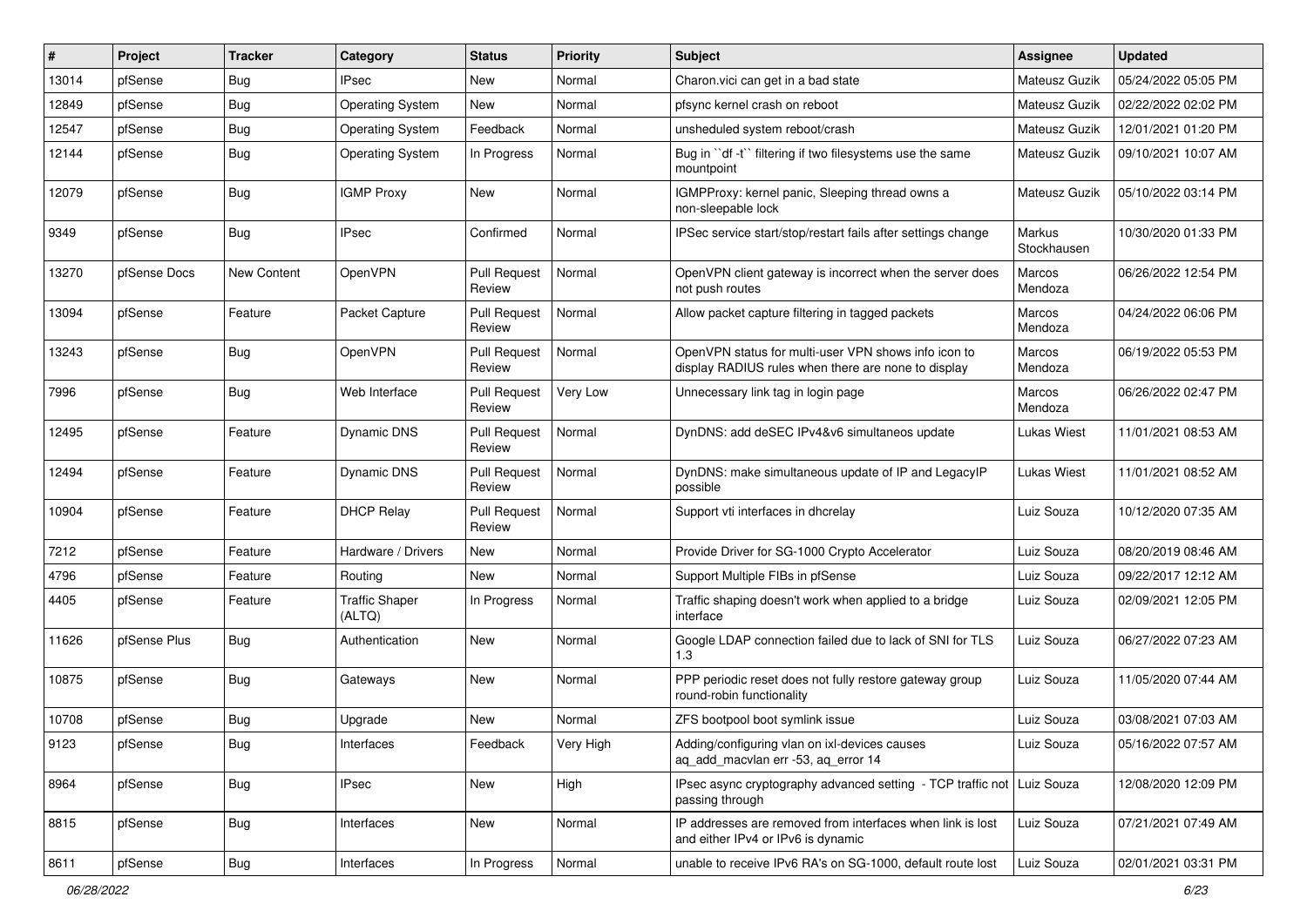| $\pmb{\#}$ | Project             | <b>Tracker</b> | Category                            | <b>Status</b>                 | <b>Priority</b> | Subject                                                                                                    | Assignee      | <b>Updated</b>      |
|------------|---------------------|----------------|-------------------------------------|-------------------------------|-----------------|------------------------------------------------------------------------------------------------------------|---------------|---------------------|
| 8324       | pfSense             | <b>Bug</b>     | Hardware / Drivers                  | <b>New</b>                    | Normal          | bxe cards require promisc for OSPF                                                                         | Luiz Souza    | 05/25/2020 03:19 PM |
| 8192       | pfSense             | Bug            | Gateway Monitoring                  | <b>New</b>                    | Low             | dpinger - Change in ISP link-local IPv6 address drops<br>connectivity                                      | Luiz Souza    | 11/05/2020 07:31 AM |
| 8100       | pfSense             | Bug            | CARP                                | New                           | Normal          | pfsync Initially Deletes States on Primary for Connections<br>Established through Secondary                | Luiz Souza    | 02/08/2022 12:59 PM |
| 8013       | pfSense             | <b>Bug</b>     | <b>IPsec</b>                        | <b>New</b>                    | Normal          | IPsec MSS clamping value shared for IPv4 and IPv6                                                          | Luiz Souza    | 10/28/2021 01:37 PM |
| 7389       | pfSense             | <b>Bug</b>     | <b>Traffic Shaper</b><br>(Limiters) | In Progress                   | Normal          | Limiter does not work with transparent proxy                                                               | Luiz Souza    | 02/01/2021 03:31 PM |
| 7235       | pfSense             | Bug            | <b>IPsec</b>                        | <b>New</b>                    | Normal          | 4860 has not got significant IPsec performance rising with<br>enabled HW acceleration                      | Luiz Souza    | 12/18/2021 04:32 PM |
| 6333       | pfSense             | Bug            | <b>Gateway Monitoring</b>           | Confirmed                     | Normal          | Bootup starts/restarts dpinger multiple times                                                              | Luiz Souza    | 11/16/2020 01:11 PM |
| 6295       | pfSense             | <b>Bug</b>     | <b>Traffic Shaper</b><br>(Limiters) | <b>New</b>                    | Normal          | Crash upon applying CODELQ to untagged parent interface<br>when also applied to daughter VLAN              | Luiz Souza    | 08/20/2019 02:44 PM |
| 6220       | pfSense             | Bug            | <b>Operating System</b>             | Confirmed                     | Normal          | state mismatch with host-initiated traffic matching binat to IP<br>not locally assigned                    | Luiz Souza    | 06/08/2016 09:23 AM |
| 6023       | pfSense<br>Packages | <b>Bug</b>     | Suricata                            | New                           | Low             | Traffic Shaper (pfsense 2.3) Suricata V3.0 Inline Mode<br>Operation                                        | Luiz Souza    | 04/15/2016 05:59 AM |
| 4479       | pfSense             | <b>Bug</b>     | <b>Operating System</b>             | <b>New</b>                    | Normal          | Firewall rules won't match GRE interface after applying<br><b>IPSEC</b> transport encryption on GRE tunnel | Luiz Souza    | 08/20/2021 08:46 AM |
| 4406       | pfSense             | Bug            | <b>Operating System</b>             | Confirmed                     | Normal          | ALTQ problems with wireless cloned interfaces                                                              | Luiz Souza    | 11/19/2015 12:06 AM |
| 4298       | pfSense             | Bug            | <b>SNMP</b>                         | Assigned                      | <b>Very Low</b> | Excessive errors from snmpd                                                                                | Luiz Souza    | 09/13/2020 08:21 AM |
| 3824       | pfSense             | Bug            | <b>Traffic Shaper</b><br>(Limiters) | Confirmed                     | Normal          | Limiters on bridge break traffic outside locally-configured IP<br>subnets                                  | Luiz Souza    | 11/03/2016 07:16 PM |
| 1819       | pfSense             | <b>Bug</b>     | <b>DNS Resolver</b>                 | New                           | Normal          | DNS Resolver Not Registering DHCP Server Specified<br>Domain Name                                          | Luiz Souza    | 04/28/2022 01:53 PM |
| 13303      | pfSense             | Bug            | Dynamic DNS                         | <b>Pull Request</b><br>Review | Normal          | DynDNS - DNSExit no longer working                                                                         | Koen Zomers   | 06/27/2022 10:56 AM |
| 11797      | pfSense<br>Packages | Bug            | <b>Status Traffic Totals</b>        | <b>New</b>                    | Normal          | Traffic Totals lost upon reboot when using a ramdisk for /var<br>and /tmp                                  | John Cornwell | 04/10/2021 06:27 PM |
| 6742       | pfSense             | Feature        | Authentication                      | <b>New</b>                    | Normal          | OAuth2 authentication for OpenVPN (and for FreeRadius)                                                     | Jim Thompson  | 10/19/2020 09:19 AM |
| 5616       | pfSense             | Feature        | Wireless                            | New                           | Normal          | <b>Incorrect Wireless Channel</b>                                                                          | Jim Thompson  | 10/09/2016 03:33 PM |
| 4632       | pfSense             | Feature        | <b>Operating System</b>             | <b>New</b>                    | Normal          | Support for Multipath TCP (MPTCP)                                                                          | Jim Thompson  | 03/01/2022 05:39 AM |
| 3377       | pfSense             | Feature        | <b>Captive Portal</b>               | <b>New</b>                    | Normal          | OAuth2 authentication in captive portal                                                                    | Jim Thompson  | 10/19/2020 09:13 AM |
| 13309      | pfSense<br>Packages | Bug            | Cron                                | New                           | Normal          | Cron validation prevents special strings such as @reboot                                                   | Jim Thompson  | 06/27/2022 03:52 PM |
| 13223      | pfSense Docs        | New Content    | Routing / Gateways                  | Feedback                      | Normal          | Document new gateway state killing behavior                                                                | Jim Pingle    | 05/27/2022 01:59 PM |
| 13211      | pfSense Docs        | New Content    | OpenVPN                             | Feedback                      | Normal          | OpenVPN DCO Documentation                                                                                  | Jim Pingle    | 06/15/2022 10:42 AM |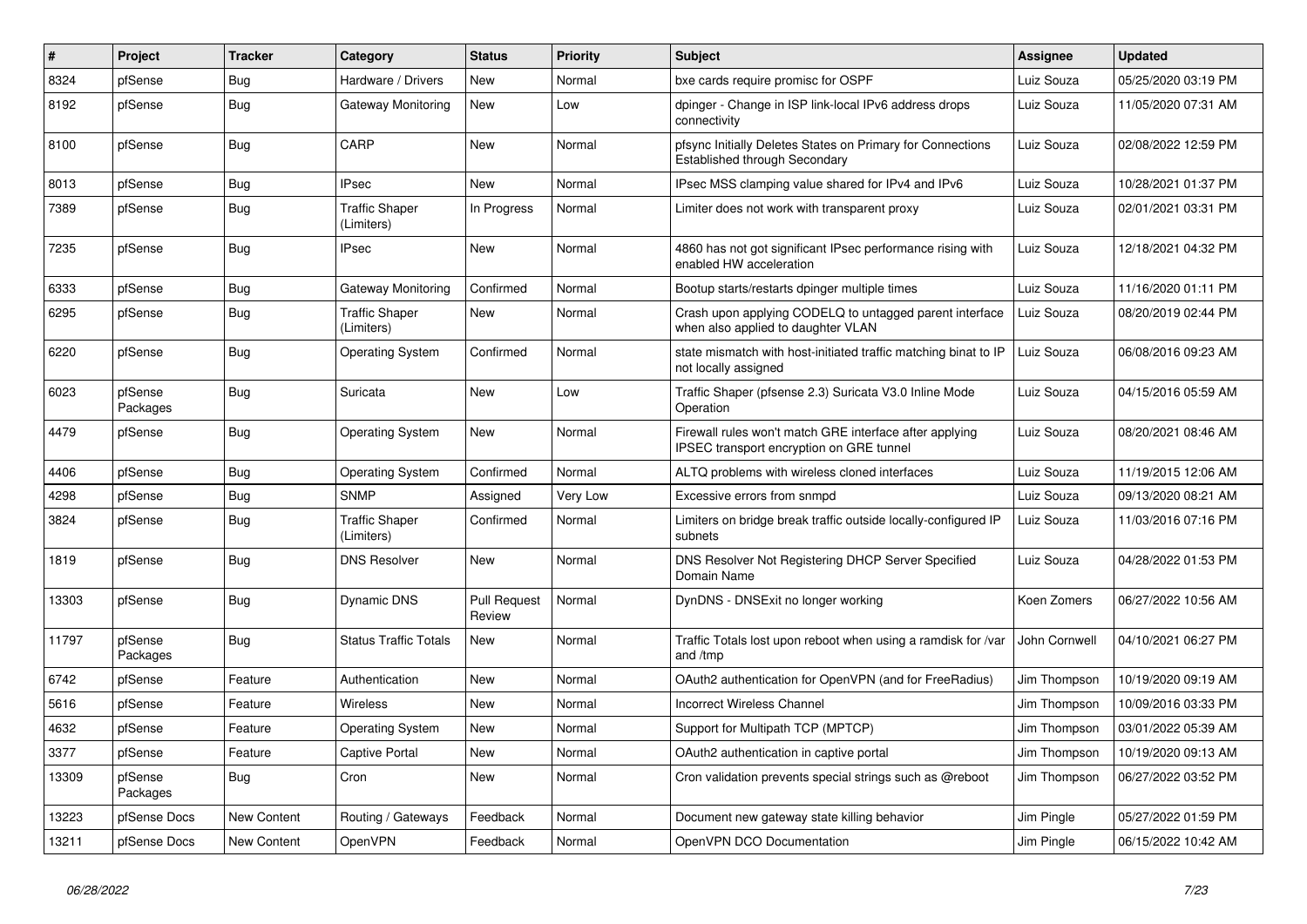| #     | Project             | <b>Tracker</b> | Category                   | <b>Status</b> | <b>Priority</b> | <b>Subject</b>                                                                                          | Assignee   | <b>Updated</b>      |
|-------|---------------------|----------------|----------------------------|---------------|-----------------|---------------------------------------------------------------------------------------------------------|------------|---------------------|
| 12565 | pfSense Docs        | New Content    | OpenVPN                    | New           | Normal          | Document new "Duplicate Connection Limit" option on<br>OpenVPN server instances                         | Jim Pingle | 12/06/2021 08:07 AM |
| 11071 | pfSense Docs        | New Content    | <b>DHCP</b>                | New           | Normal          | Feedback on Services - IPv6 Router Advertisements                                                       | Jim Pingle | 12/08/2020 09:25 AM |
| 9369  | pfSense Docs        | New Content    | Packages                   | New           | Normal          | Document remaining packages                                                                             | Jim Pingle | 04/14/2021 03:39 PM |
| 12978 | pfSense Docs        | Correction     | Monitoring                 | <b>New</b>    | Normal          | Correction to iftop section of Monitoring Bandwidth Usage                                               | Jim Pingle | 03/23/2022 11:18 AM |
| 11195 | pfSense Docs        | Correction     | Recipes                    | New           | Normal          | Feedback on pfSense Configuration Recipes - Accessing a<br>CPE/Modem from Inside the Firewall           | Jim Pingle | 12/30/2020 01:13 PM |
| 11145 | pfSense Docs        | Correction     | Virtualization             | <b>New</b>    | Very Low        | Feedback on pfSense Configuration Recipes - Virtualizing<br>pfSense with Hyper-V                        | Jim Pingle | 03/06/2021 04:14 PM |
| 11067 | pfSense Docs        | Correction     | <b>Wireless</b>            | <b>New</b>    | Normal          | Feedback on Wireless - Recommended Wireless<br>Hardware                                                 | Jim Pingle | 11/16/2020 07:17 AM |
| 10924 | pfSense Docs        | Correction     | Recipes                    | <b>New</b>    | Normal          | Feedback on Virtualization - Virtualizing pfSense with<br>VMware vSphere / ESXi                         | Jim Pingle | 09/23/2020 03:46 PM |
| 10821 | pfSense Docs        | Correction     | General                    | <b>New</b>    | Normal          | Use neutral language alternatives                                                                       | Jim Pingle | 09/23/2020 10:43 AM |
| 10482 | pfSense Docs        | Correction     | Virtualization             | New           | Normal          | In AWS, Get System Log may not show output and Get<br>Instance Screenshot may need to be used           | Jim Pingle | 04/20/2020 09:07 AM |
| 9685  | pfSense Docs        | Correction     | <b>Firewall Rules</b>      | <b>New</b>    | Normal          | Feedback on Firewall - Floating Rules                                                                   | Jim Pingle | 09/23/2020 02:57 PM |
| 9608  | pfSense Docs        | Correction     | Recipes                    | New           | Low             | Feedback on Virtualization - Virtualizing pfSense with<br>Hyper-V                                       | Jim Pingle | 03/06/2021 04:29 PM |
| 9454  | pfSense Docs        | Correction     | Interfaces                 | <b>New</b>    | Low             | Feedback on IDS / IPS - Snort Suppression Lists                                                         | Jim Pingle | 09/23/2020 02:44 PM |
| 9374  | pfSense Docs        | Correction     | Recipes                    | New           | Normal          | Feedback on Virtualization - Virtualizing pfSense with<br>Hyper-V                                       | Jim Pingle | 09/23/2020 02:40 PM |
| 9370  | pfSense Docs        | Correction     | General                    | In Progress   | Normal          | Update old screenshots                                                                                  | Jim Pingle | 12/03/2021 09:55 AM |
| 9310  | pfSense Docs        | Correction     | Products                   | <b>New</b>    | Normal          | Appliances with internal switch need the MAC Address<br>section of their Getting Started guides updated | Jim Pingle | 09/23/2020 10:24 AM |
| 8852  | pfSense Docs        | Correction     | <b>DHCP</b>                | <b>New</b>    | Normal          | [feedback form] Unclear about "Client Identifier" in a static<br>mapping                                | Jim Pingle | 09/23/2020 02:30 PM |
| 13255 | pfSense<br>Packages | Todo           | OpenVPN Client<br>Export   | New           | Normal          | Set PKCS#12 algorithm when exporting OpenVPN ZIP or<br>Windows bundles                                  | Jim Pingle | 06/08/2022 10:37 AM |
| 13250 | pfSense             | Todo           | DHCP (IPv4)                | New           | Very Low        | Clean up DHCP Server option language                                                                    | Jim Pingle | 06/06/2022 07:32 AM |
| 13229 | pfSense Docs        | Todo           | <b>Captive Portal</b>      | Feedback      | Normal          | Update documentation for IPFW to PF transition for Limiters<br>and Captive Portal                       | Jim Pingle | 05/27/2022 03:04 PM |
| 13189 | pfSense Plus        | Todo           | OpenVPN                    | Feedback      | Normal          | Input validation should reject the combination of DCO and<br>P2P mode                                   | Jim Pingle | 05/26/2022 10:50 AM |
| 13108 | pfSense Docs        | Todo           | Installation /<br>Upgrades | New           | Normal          | ZFS filesystem implications                                                                             | Jim Pingle | 04/27/2022 03:18 PM |
| 13020 | pfSense Docs        | Todo           | <b>Firewall Rules</b>      | New           | Normal          | easyrule command documentation should document<br>permissible wildcards                                 | Jim Pingle | 04/04/2022 08:01 AM |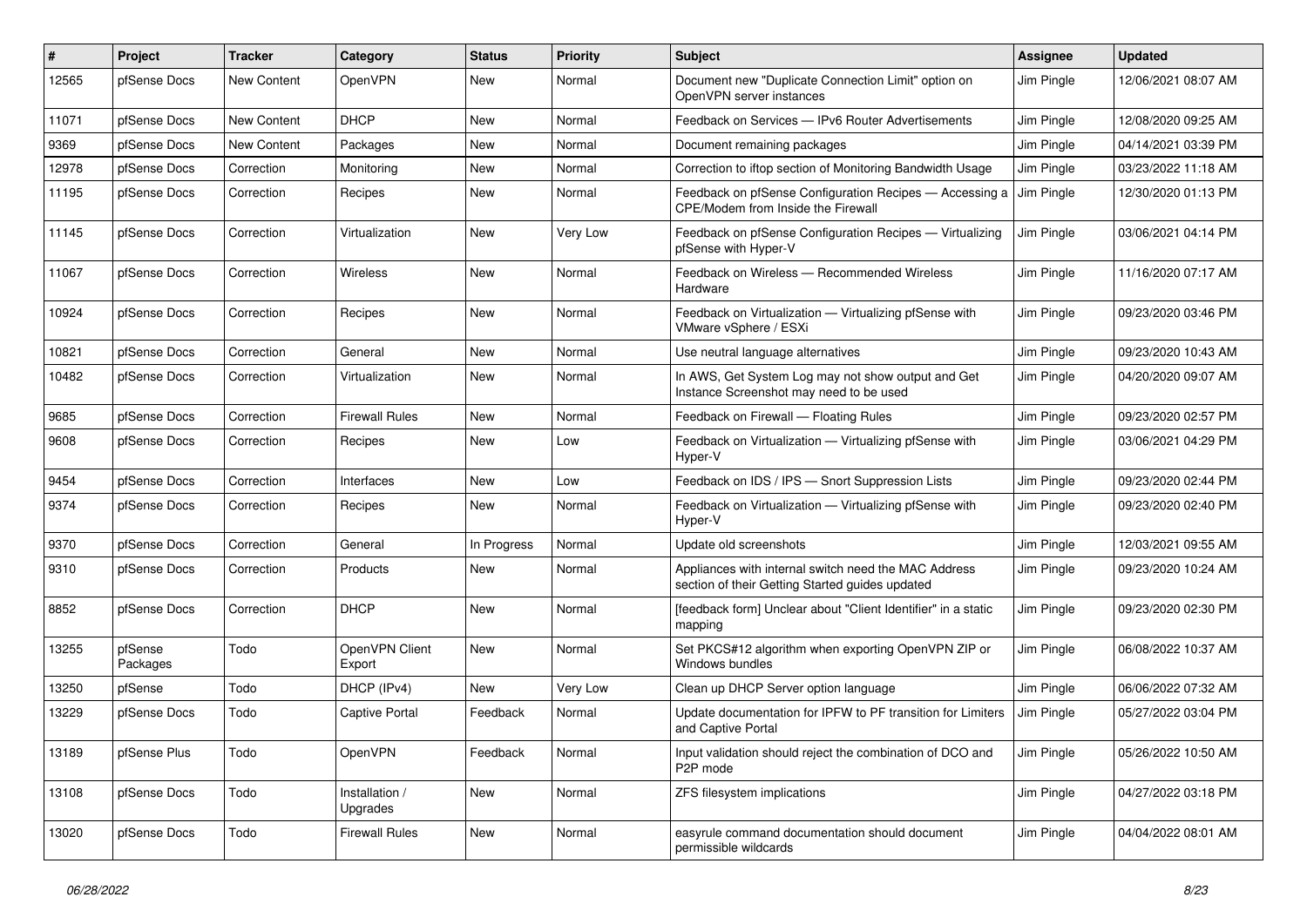| $\vert$ # | Project             | <b>Tracker</b> | Category         | <b>Status</b>                 | <b>Priority</b> | <b>Subject</b>                                                                     | <b>Assignee</b> | <b>Updated</b>      |
|-----------|---------------------|----------------|------------------|-------------------------------|-----------------|------------------------------------------------------------------------------------|-----------------|---------------------|
| 12980     | pfSense Docs        | Todo           | <b>OpenVPN</b>   | Feedback                      | Normal          | Add warnings against OpenVPN Shared Key mode                                       | Jim Pingle      | 03/24/2022 02:11 PM |
| 11471     | pfSense Docs        | Todo           | Development      | New                           | Low             | Feedback on Development - Developing Packages                                      | Jim Pingle      | 02/19/2021 02:52 PM |
| 9200      | pfSense<br>Packages | Todo           | <b>ACME</b>      | <b>New</b>                    | Normal          | Add DNS support for Google domain to Acme manager                                  | Jim Pingle      | 02/15/2022 03:16 AM |
| 13245     | pfSense             | Feature        | Aliases / Tables | <b>Pull Request</b><br>Review | Normal          | Type column on Alias lists                                                         | Jim Pingle      | 06/06/2022 07:09 AM |
| 13085     | pfSense             | Feature        | OpenVPN          | <b>Pull Request</b><br>Review | Normal          | OpenVPN: expose NBDD servers in GUI + fix GUI bugs                                 | Jim Pingle      | 04/22/2022 11:09 AM |
| 13054     | pfSense             | Feature        | Package System   | New                           | Normal          | Package plugin hook for web server configuration stanzas                           | Jim Pingle      | 04/12/2022 03:04 PM |
| 12963     | pfSense<br>Packages | Feature        | Nmap             | Feedback                      | Normal          | Run nmap scans in the background                                                   | Jim Pingle      | 06/06/2022 06:55 PM |
| 12863     | pfSense             | Feature        | Authentication   | <b>New</b>                    | Very Low        | dynamically tune sha512crypt rounds                                                | Jim Pingle      | 03/19/2022 12:53 PM |
| 11879     | pfSense<br>Packages | Feature        | <b>ACME</b>      | Feedback                      | Normal          | Add support for SSL.com ACME server                                                | Jim Pingle      | 03/02/2022 02:03 PM |
| 11301     | pfSense<br>Packages | Feature        | <b>FRR</b>       | Feedback                      | Normal          | Switch FRR to use default rc file as a service control base                        | Jim Pingle      | 01/28/2021 09:35 AM |
| 11206     | pfSense<br>Packages | Feature        | <b>FRR</b>       | <b>Pull Request</b><br>Review | Normal          | <b>FRR 7.5</b>                                                                     | Jim Pingle      | 01/08/2021 12:47 PM |
| 11130     | pfSense<br>Packages | Feature        | <b>FRR</b>       | Feedback                      | Normal          | FRR RIP support                                                                    | Jim Pingle      | 12/31/2021 04:19 PM |
| 10789     | pfSense<br>Packages | Feature        | <b>FRR</b>       | Feedback                      | Normal          | FRR integrated configuration and hitless reloads                                   | Jim Pingle      | 01/20/2021 11:16 PM |
| 10653     | pfSense<br>Packages | Feature        | <b>FRR</b>       | New                           | Normal          | Allow to download frr status                                                       | Jim Pingle      | 06/11/2020 01:21 AM |
| 9545      | pfSense<br>Packages | Feature        | <b>FRR</b>       | <b>New</b>                    | Normal          | Enable MULTIPATH in FRR                                                            | Jim Pingle      | 09/18/2020 12:52 PM |
| 9141      | pfSense<br>Packages | Feature        | <b>FRR</b>       | <b>New</b>                    | Very Low        | FRR xmlrpc                                                                         | Jim Pingle      | 11/26/2018 07:49 AM |
| 7248      | pfSense             | Feature        | <b>IPsec</b>     | <b>New</b>                    | Normal          | Web UI for IPSec settings should warn about poor security<br>choices               | Jim Pingle      | 10/31/2019 12:15 PM |
| 6569      | pfSense             | Feature        | <b>NTPD</b>      | <b>New</b>                    | Normal          | Support Rockwell ZODIAC binary protocol (Jupiter receiver)<br>for high precision   | Jim Pingle      | 07/18/2016 11:45 AM |
| 1979      | pfSense             | Feature        | Aliases / Tables | <b>New</b>                    | Normal          | Add some default read-only system aliases                                          | Jim Pingle      | 08/21/2019 11:01 AM |
| 84        | pfSense             | Feature        | Web Interface    | <b>New</b>                    | Low             | Nightly Filter Summary E-Mail                                                      | Jim Pingle      | 04/03/2010 06:22 PM |
| 12549     | pfSense             | Regression     | <b>IPsec</b>     | <b>New</b>                    | Normal          | Per-user Mobile IPsec settings are not applied to connecting<br>mobile clients     | Jim Pingle      | 04/26/2022 07:50 AM |
| 12160     | pfSense<br>Packages | Regression     | syslog-ng        | Feedback                      | High            | An invalid configuration is generated when choosing TLS as<br>the default protocol | Jim Pingle      | 07/23/2021 03:27 PM |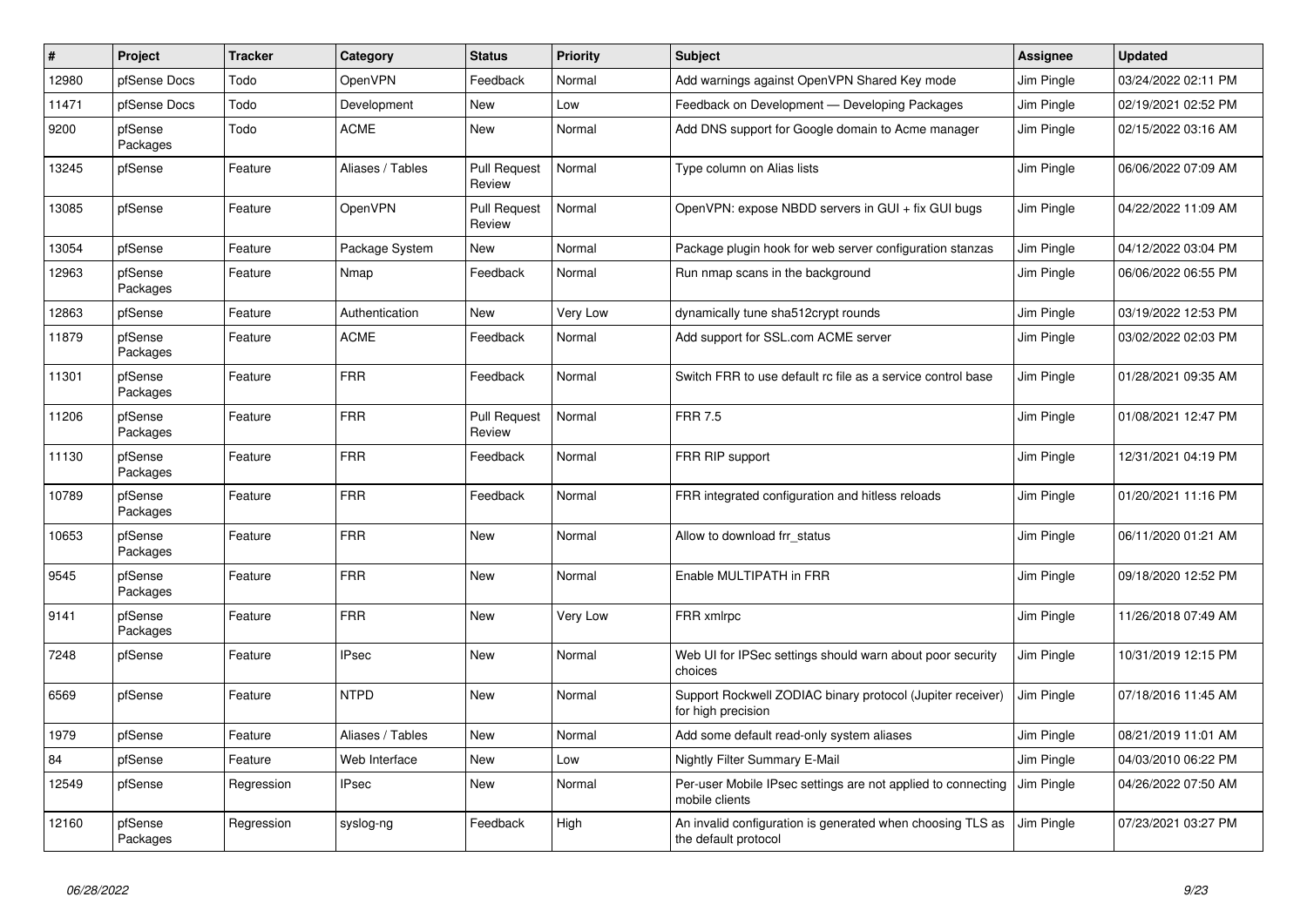| #     | Project             | <b>Tracker</b> | Category                     | <b>Status</b>                 | <b>Priority</b> | <b>Subject</b>                                                                                    | Assignee      | <b>Updated</b>      |
|-------|---------------------|----------------|------------------------------|-------------------------------|-----------------|---------------------------------------------------------------------------------------------------|---------------|---------------------|
| 13272 | pfSense             | Bug            | <b>Captive Portal</b>        | <b>Pull Request</b><br>Review | Very Low        | Voucher CSV output has leading space before voucher code                                          | Jim Pingle    | 06/13/2022 10:27 AM |
| 13258 | pfSense             | Bug            | Console Menu                 | <b>Pull Request</b><br>Review | Low             | secret menu option 100                                                                            | Jim Pingle    | 06/12/2022 01:44 PM |
| 13228 | pfSense             | <b>Bug</b>     | Interfaces                   | New                           | Normal          | Recovering interface gateway may not be added back into<br>gateway groups and rules when expected | Jim Pingle    | 05/28/2022 01:14 PM |
| 13090 | pfSense             | Bug            | OpenVPN                      | <b>New</b>                    | Normal          | OpenVPN: do not use legacy deprecated netbios settings                                            | Jim Pingle    | 04/22/2022 11:19 AM |
| 13089 | pfSense             | Bug            | OpenVPN                      | New                           | Normal          | OpenVPN: fix some netbios options were preserved even if<br>teh Netbios option was unchecked      | Jim Pingle    | 04/22/2022 11:06 AM |
| 13088 | pfSense             | Bug            | OpenVPN                      | <b>New</b>                    | Normal          | OpenVPN Client Overrides: properly hide/show form fields                                          | Jim Pingle    | 06/08/2022 09:15 AM |
| 12942 | pfSense             | Bug            | Gateways                     | <b>New</b>                    | Normal          | Code to kill states for old gateway when reconnecting an<br>interface is incorrect                | Jim Pingle    | 03/22/2022 01:25 PM |
| 12811 | pfSense             | Bug            | <b>Gateway Monitoring</b>    | New                           | Normal          | Services are not restarted when PPP interfaces connect                                            | Jim Pingle    | 05/31/2022 05:34 PM |
| 12475 | pfSense<br>Packages | Bug            | OpenVPN Client<br>Export     | Feedback                      | Normal          | OpenVPN Client Export does not show certificate without<br>private key                            | Jim Pingle    | 02/17/2022 08:24 AM |
| 12335 | pfSense             | Bug            | <b>IPsec</b>                 | <b>New</b>                    | Normal          | <b>IPsec DNS inefficiency</b>                                                                     | Jim Pingle    | 04/26/2022 07:50 AM |
| 11997 | pfSense<br>Packages | <b>Bug</b>     | <b>IPsec Profile Wizard</b>  | New                           | Normal          | Add Support for Android Strongswan Profiles in the Profile<br>Wizard                              | Jim Pingle    | 07/10/2021 07:51 PM |
| 11539 | pfSense             | <b>Bug</b>     | <b>IPsec</b>                 | Feedback                      | Normal          | Mobile IPsec "split include" value of 0.0.0.0/0 causes some<br>clients to fail                    | Jim Pingle    | 05/23/2022 12:33 AM |
| 11345 | pfSense<br>Packages | <b>Bug</b>     | <b>FRR</b>                   | Feedback                      | Normal          | FRR-OSPF - No "prefix-list" possible                                                              | Jim Pingle    | 02/04/2021 11:03 PM |
| 11204 | pfSense<br>Packages | Bug            | <b>NET-SNMP</b>              | Feedback                      | Normal          | Fix net-snmp logging to syslog                                                                    | Jim Pingle    | 03/19/2021 05:10 AM |
| 10294 | pfSense<br>Packages | Bug            | <b>FRR</b>                   | <b>New</b>                    | Normal          | FRR Route Counts Incorrect on Status Page                                                         | Jim Pingle    | 02/26/2020 11:08 AM |
| 9889  | pfSense             | <b>Bug</b>     | Certificates                 | <b>New</b>                    | Very Low        | CRL check for Intermediate CA CRLs fails                                                          | Jim Pingle    | 11/08/2019 11:03 AM |
| 9335  | pfSense<br>Packages | Bug            | haproxy                      | Feedback                      | Normal          | Stored XSS in HAProxy / haproxy listeners edit.php                                                | Jim Pingle    | 02/18/2019 09:35 AM |
| 8516  | pfSense<br>Packages | <b>Bug</b>     | FreeRADIUS                   | <b>New</b>                    | Normal          | FreeRADIUS requires settings re-saved after pfSense<br>upgrade                                    | Jim Pingle    | 12/31/2021 05:58 PM |
| 8380  | pfSense             | Bug            | OpenVPN                      | <b>New</b>                    | Normal          | OpenVPN RADIUS password length is not constant                                                    | Jim Pingle    | 07/17/2020 11:46 AM |
| 8315  | pfSense<br>Packages | <b>Bug</b>     | Mail report                  | Feedback                      | Normal          | Mail Report mail_report_send() behavior different than<br>notify_via_smtp()                       | Jim Pingle    | 09/24/2019 10:12 AM |
| 6624  | pfSense             | <b>Bug</b>     | <b>IPsec</b>                 | Confirmed                     | Normal          | changes in IPsec config should down the connection                                                | Jim Pingle    | 08/02/2021 12:08 PM |
| 6752  | pfSense<br>Packages | Todo           | <b>Status Traffic Totals</b> | New                           | Low             | Traffic Totals Data Summary Graph                                                                 | Jared Dillard | 11/08/2017 08:58 AM |
| 6727  | pfSense             | Todo           | Web Interface                | New                           | Very Low        | Missing file apple-touch-icon-precomposed.png?                                                    | Jared Dillard | 08/18/2016 02:10 PM |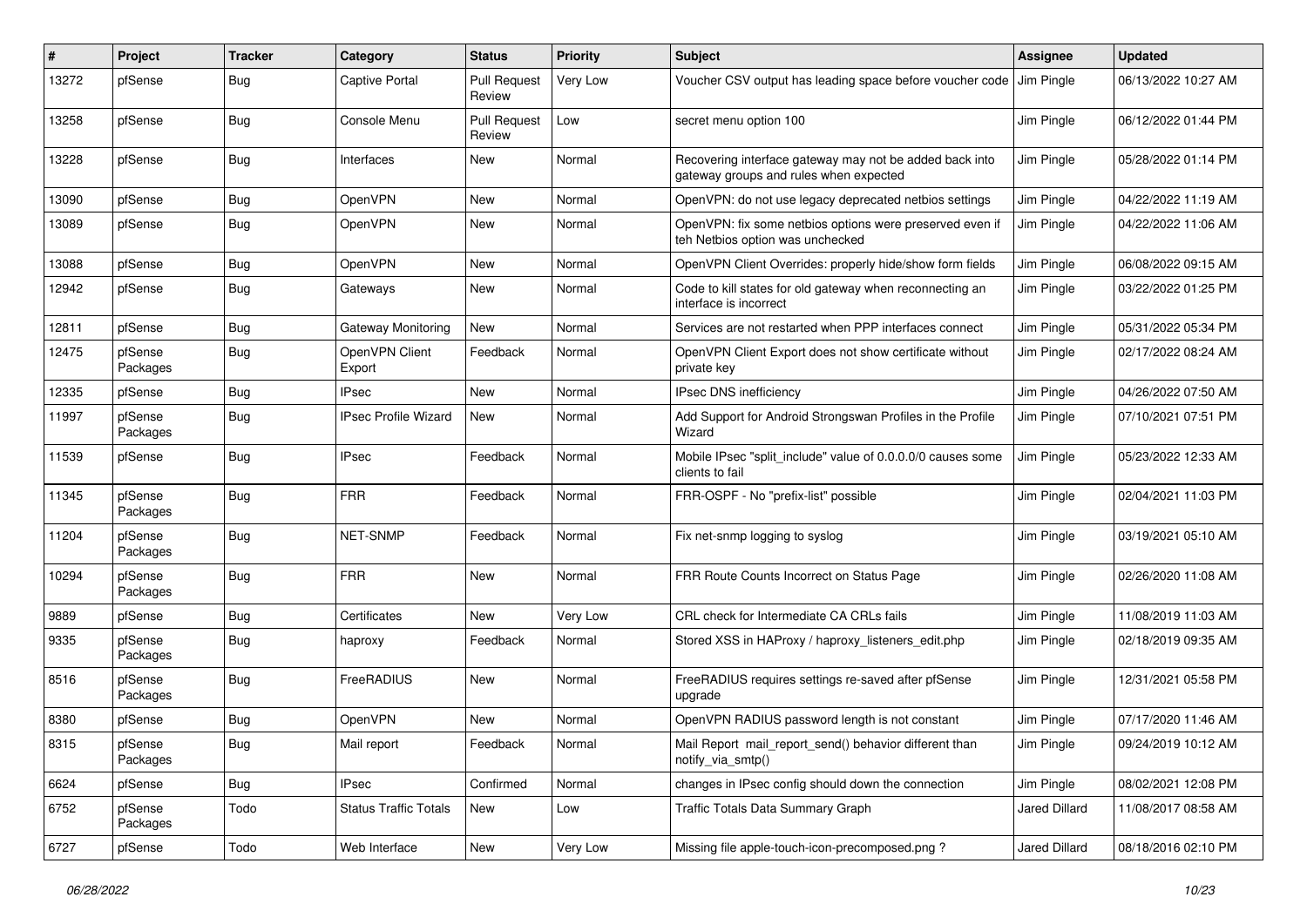| ∦     | Project             | <b>Tracker</b> | Category                            | <b>Status</b>                 | <b>Priority</b> | <b>Subject</b>                                                                                                         | <b>Assignee</b>        | <b>Updated</b>      |
|-------|---------------------|----------------|-------------------------------------|-------------------------------|-----------------|------------------------------------------------------------------------------------------------------------------------|------------------------|---------------------|
| 6697  | pfSense             | Todo           | Web Interface                       | New                           | Low             | White squares around the numeric values in the Status /<br>Queues page                                                 | Jared Dillard          | 08/15/2016 03:19 AM |
| 5480  | pfSense             | Todo           | Web Interface                       | New                           | Low             | inconsistent display of default values in fields                                                                       | <b>Jared Dillard</b>   | 03/01/2016 04:59 PM |
| 8349  | pfSense             | Feature        | <b>Traffic Graphs</b>               | New                           | Normal          | Show the actual numerical information (upload/download<br>speeds) in the traffic graph dashboard widget                | <b>Jared Dillard</b>   | 02/28/2018 09:42 AM |
| 8274  | pfSense             | Feature        | <b>Traffic Graphs</b>               | New                           | Normal          | Reverse Inverse Traffic Graph View                                                                                     | <b>Jared Dillard</b>   | 08/14/2019 10:31 AM |
| 7398  | pfSense             | Feature        | <b>Traffic Graphs</b>               | Assigned                      | Normal          | Show average value of bandwidth in/out on Dashboard trafic<br>graph                                                    | Jared Dillard          | 08/21/2019 08:56 AM |
| 10892 | pfSense             | Bug            | Rules / NAT                         | New                           | Low             | Large number of VLAN/LANs make floating rules are to read                                                              | <b>Jared Dillard</b>   | 02/01/2021 03:29 PM |
| 10429 | pfSense<br>Packages | Bug            | <b>Status Traffic Totals</b>        | New                           | Normal          | Status Traffic Total broken 2.4.5                                                                                      | Jared Dillard          | 02/27/2021 07:55 PM |
| 9537  | pfSense<br>Packages | Bug            | <b>Status Traffic Totals</b>        | <b>New</b>                    | Normal          | One month offset in displayed data between time changes                                                                | <b>Jared Dillard</b>   | 05/01/2020 08:27 AM |
| 7400  | pfSense             | Bug            | <b>Traffic Graphs</b>               | Assigned                      | Normal          | Traffic Graphs show bad data on 2.3.3 1                                                                                | <b>Jared Dillard</b>   | 12/31/2021 05:47 PM |
| 7387  | pfSense             | Bug            | Dashboard                           | New                           | Low             | New Traffic Graph in dashboard resets inverted view to<br>normal view                                                  | <b>Jared Dillard</b>   | 12/11/2021 08:14 PM |
| 7267  | pfSense<br>Packages | Bug            | <b>Status Traffic Totals</b>        | New                           | Normal          | Status Traffic Totals - Stacked Bar - Scale not high enough                                                            | <b>Jared Dillard</b>   | 11/18/2020 07:38 AM |
| 6696  | pfSense             | Bug            | <b>Traffic Shaper</b><br>(ALTQ)     | <b>New</b>                    | Low             | Add configure link to Status > Queues error message if<br>traffic shaping not configured                               | Jared Dillard          | 08/21/2019 08:55 AM |
| 6026  | pfSense             | Bug            | Rules / NAT                         | New                           | Low             | webinterface, firewall rules, wrapping of columns or visible<br>(horizontal) scrollbar needed when contents doesnt fit | <b>Jared Dillard</b>   | 08/20/2019 03:40 PM |
| 5367  | pfSense             | Bug            | Web Interface                       | <b>New</b>                    | Normal          | Safari repeatedly tries to reload dashboard                                                                            | <b>Jared Dillard</b>   | 08/22/2016 11:08 AM |
| 1675  | pfSense             | Bug            | <b>Captive Portal</b>               | New                           | Normal          | Captive portal logout problems with pop-up blockers.                                                                   | <b>Jared Dillard</b>   | 03/28/2016 01:37 PM |
| 6993  | pfSense             | Bug            | OpenVPN                             | New                           | Normal          | OpenVPN status error during CARP state transition                                                                      | James Webb             | 12/31/2021 05:44 PM |
| 13284 | pfSense<br>Packages | Feature        | FreeRADIUS                          | New                           | Normal          | Option to define "Issuer" in OPT configuration.                                                                        | Jakob<br>Nordgarden    | 06/19/2022 12:10 PM |
| 8072  | pfSense             | <b>Bug</b>     | <b>Traffic Shaper</b><br>(Limiters) | New                           | Normal          | Limiter / Queue mask issues?                                                                                           | Ivor Kreso             | 11/08/2017 07:56 PM |
| 13214 | pfSense<br>Packages | Bug            | node exporter                       | <b>Pull Request</b><br>Review | Normal-package  | AttributeError: 'NoneType' object has no attribute 'text'                                                              | lan Grindley           | 05/25/2022 08:20 AM |
| 6167  | pfSense             | Bug            | <b>IPsec</b>                        | Confirmed                     | Normal          | IPsec IPComp not working                                                                                               | George<br>Neville-Neil | 09/22/2020 06:07 PM |
| 6873  | pfSense             | Bug            | DHCP (IPv6)                         | New                           | Low             | radvd - Too many addresses in RDNSS section when<br>previously using DHCPv6                                            | Dominic<br>McKeown     | 06/06/2018 10:45 AM |
| 13306 | pfSense<br>Packages | Todo           | Nut                                 | New                           | Normal          | Update NUT to version 2.8.0 to match FreeBSD Packages                                                                  | Denny Page             | 06/27/2022 10:45 AM |
| 8309  | pfSense             | Feature        | Hardware / Drivers                  | New                           | Normal          | Include apuled driver to add support for LEDs on PC<br>Engines APU boards                                              | Darryn Storm           | 08/20/2019 08:47 AM |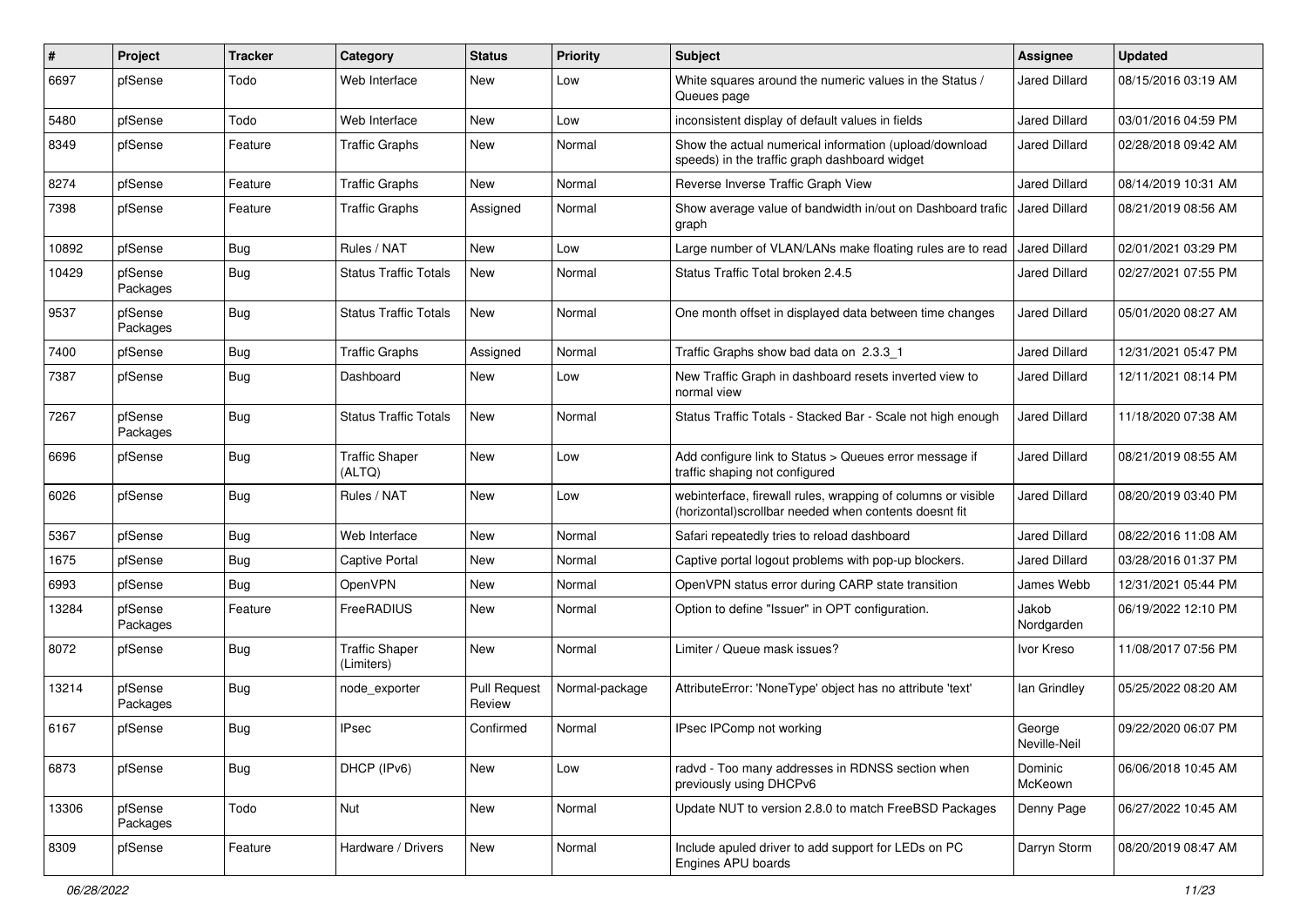| $\vert$ # | Project             | <b>Tracker</b> | Category         | <b>Status</b>          | <b>Priority</b> | <b>Subject</b>                                                                                                                          | <b>Assignee</b>                       | <b>Updated</b>      |
|-----------|---------------------|----------------|------------------|------------------------|-----------------|-----------------------------------------------------------------------------------------------------------------------------------------|---------------------------------------|---------------------|
| 13261     | pfSense<br>Packages | Bug            | sudo             | Feedback               | Normal          | Input validation rejects empty "sudo" command list, but<br>GUI text says it can be empty                                                | Christopher<br>Cope                   | 06/27/2022 07:19 AM |
| 13205     | pfSense Docs        | New Content    | Backup / Restore | Feedback               | Normal          | <b>ZFS Boot Environment documentation</b>                                                                                               | Christian<br>McDonald                 | 05/31/2022 10:55 AM |
| 12756     | pfSense Docs        | Todo           | WireGuard        | <b>New</b>             | Normal          | Feedback on pfSense Configuration Recipes - WireGuard<br>Remote Access VPN Configuration Example                                        | Christian<br>McDonald                 | 05/31/2022 11:42 AM |
| 12526     | pfSense<br>Packages | Feature        | WireGuard        | <b>New</b>             | Normal          | <b>WireGuard Widget</b>                                                                                                                 | Christian<br>McDonald                 | 11/17/2021 07:15 AM |
| 12525     | pfSense<br>Packages | Feature        | WireGuard        | New                    | Normal          | WireGuard Tunnel restore configuration                                                                                                  | Christian<br>McDonald                 | 11/17/2021 07:15 AM |
| 12513     | pfSense<br>Packages | Feature        | WireGuard        | New                    | Normal          | WireGuard Utilization Status (Beyond Active Connection)                                                                                 | Christian<br>McDonald                 | 12/22/2021 08:40 PM |
| 6651      | pfSense<br>Packages | Feature        | <b>FRR</b>       | Feedback               | Normal          | Loopback interfaces                                                                                                                     | Christian<br>McDonald                 | 12/25/2021 02:42 PM |
| 13183     | pfSense Plus        | Regression     | Dashboard        | Feedback               | High            | ZFS module is loaded on systems without ZFS                                                                                             | Christian<br>McDonald                 | 05/23/2022 10:11 AM |
| 13115     | pfSense<br>Packages | <b>Bug</b>     | WireGuard        | Feedback               | Normal          | WireGuard panic due to KBI changes in<br>"udp tun func t()"                                                                             | Christian<br><b>McDonald</b>          | 05/15/2022 10:47 AM |
| 12924     | pfSense<br>Packages | Bug            | WireGuard        | <b>New</b>             | Normal          | DNS Resolver WireGuard ACL Inconsistency                                                                                                | Christian<br>McDonald                 | 04/10/2022 10:36 AM |
| 12760     | pfSense<br>Packages | Bug            | WireGuard        | <b>New</b>             | Normal          | Link-local addresses disallowed on Wirequard interfaces                                                                                 | Christian<br>McDonald                 | 02/07/2022 03:50 AM |
| 12715     | pfSense             | <b>Bug</b>     | Authentication   | <b>New</b>             | Normal          | Long system startup time when LDAP is configured and<br>unavailable during startup.                                                     | Christian<br>McDonald                 | 01/24/2022 05:50 AM |
| 12608     | pfSense<br>Packages | <b>Bug</b>     | WireGuard        | <b>New</b>             | High            | WireGuard tunnels monitored by dpinger causing system to<br>stop routing completely in certain situations                               | Christian<br>McDonald                 | 12/16/2021 03:14 PM |
| 13093     | pfSense             | Bug            | Authentication   | In Progress            | Normal          | LDAP authentication fails with extended query and<br>RFC2307 group lookups enabled                                                      | Chris Linstruth                       | 05/31/2022 07:20 AM |
| 12782     | pfSense             | Todo           | Build / Release  | <b>New</b>             | Normal          | Disable compatibility flag                                                                                                              | <b>Brad Davis</b>                     | 05/17/2022 02:33 PM |
| 13096     | pfSense<br>Packages | Feature        | Snort            | Feedback               | Normal          | Improve robustness of Snort Rules Update Log size<br>limitation logic                                                                   | <b>Bill Meeks</b>                     | 04/25/2022 12:22 PM |
| 13095     | pfSense<br>Packages | Bug            | Snort            | Feedback               | Normal          | Snort VRT change in Shared Object Rules path name<br>results in failure to extract and update Snort Shared Object<br>Rules when enabled | <b>Bill Meeks</b>                     | 04/25/2022 12:22 PM |
| 12979     | pfSense<br>Packages | Bug            | Snort            | Pull Request<br>Review | High            | Snort Rules Update Process Using Deprecated FreeBSD<br>Subdirectory Name                                                                | <b>Bill Meeks</b>                     | 03/24/2022 09:02 AM |
| 10199     | pfSense             | Todo           | Translations     | New                    | Very Low        | Improve Spanish translation interface                                                                                                   | Aluisco Miguel<br>Ricardo<br>Mastrapa | 01/22/2020 09:22 AM |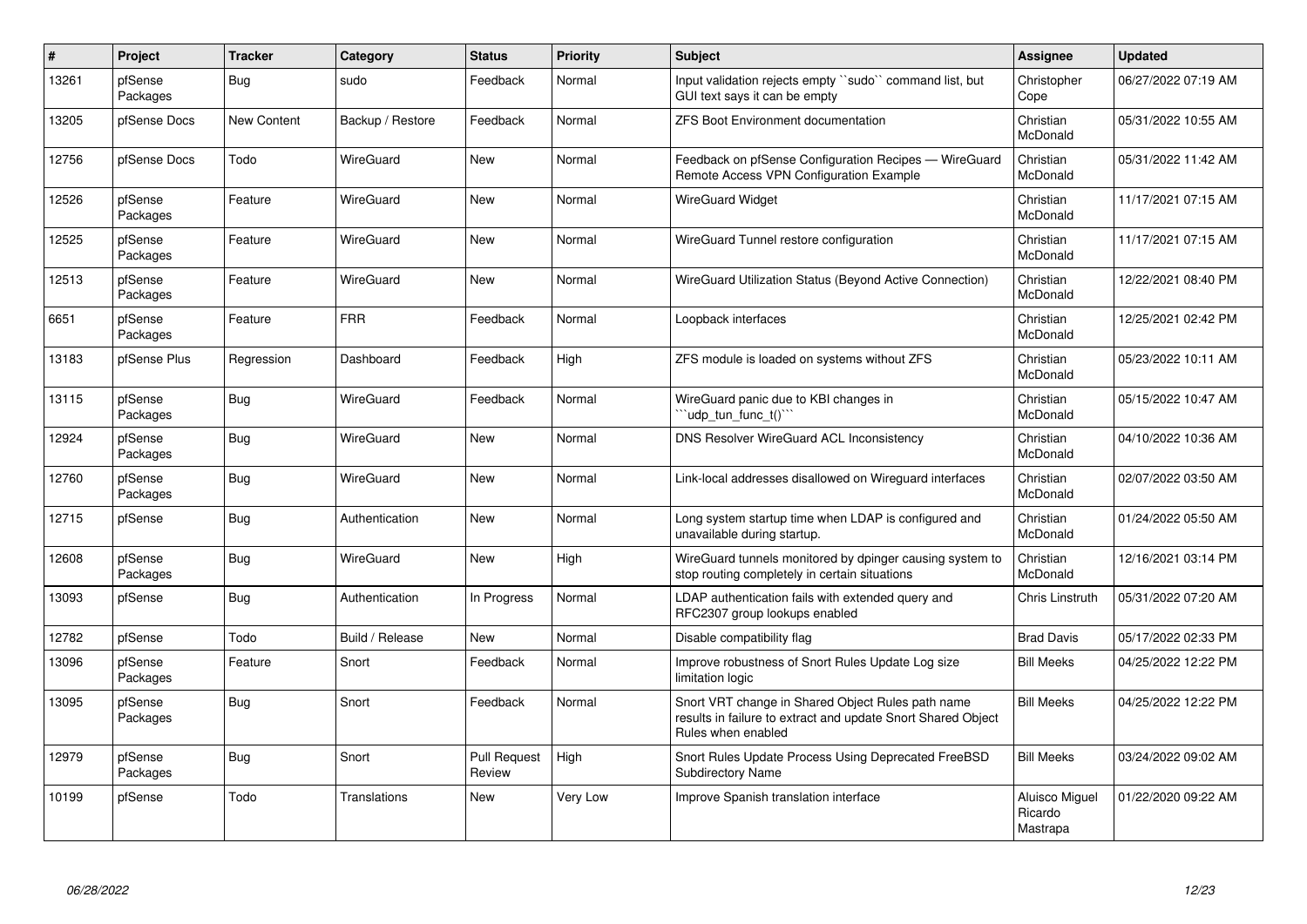| #     | Project             | <b>Tracker</b>     | Category                 | <b>Status</b>    | <b>Priority</b> | <b>Subject</b>                                                                                 | <b>Assignee</b>      | <b>Updated</b>      |
|-------|---------------------|--------------------|--------------------------|------------------|-----------------|------------------------------------------------------------------------------------------------|----------------------|---------------------|
| 12573 | pfSense<br>Packages | Feature            | New Package<br>Request   | New              | Normal          | Dashboard widget with external connection map                                                  | aleksei<br>prokofiev | 12/07/2021 07:38 AM |
| 13187 | pfSense             | Documentation      | Upgrade                  | New              | Normal          | Azure Frequently asked questions                                                               |                      | 05/20/2022 06:52 AM |
| 12535 | pfSense             | Documentation      | Routing                  | <b>New</b>       | Normal          | Negate Rules function does not match the description                                           |                      | 11/19/2021 02:03 PM |
| 11139 | pfSense             | Documentation      | Interfaces               | <b>New</b>       | Normal          | <b>Bridges and VLANs</b>                                                                       |                      | 12/07/2020 12:32 PM |
| 13016 | pfSense Docs        | New Content        | Virtualization           | New              | Normal          | Workaround for bandwith issues since 2.6 when installed in<br>Hyper-V                          |                      | 04/01/2022 01:06 PM |
| 12805 | pfSense Docs        | New Content        | General                  | New              | Very Low        | Add documentation about what triggers a notfication                                            |                      | 02/15/2022 05:10 PM |
| 12804 | pfSense Docs        | <b>New Content</b> | General                  | <b>New</b>       | Very Low        | Create Slack documentation                                                                     |                      | 02/15/2022 04:59 PM |
| 12791 | pfSense Docs        | <b>New Content</b> | Diagnostics              | <b>New</b>       | Normal          | Diagnostic Information for Support (pfSense)                                                   |                      | 02/13/2022 08:49 PM |
| 12597 | pfSense Docs        | New Content        | Hardware                 | New              | Normal          | How to reset IPMI settings and password for Netgate<br>appliances                              |                      | 05/07/2022 12:33 PM |
| 11739 | pfSense Docs        | New Content        | <b>High Availability</b> | <b>New</b>       | Normal          | Manual Outbound NAT rules in HA setup                                                          |                      | 07/09/2021 08:26 AM |
| 11714 | pfSense Docs        | New Content        | <b>High Availability</b> | New              | Normal          | Feedback on Troubleshooting - Troubleshooting High<br>Availability DHCP Failover               |                      | 03/21/2021 05:58 PM |
| 11608 | pfSense Docs        | New Content        | Products                 | New              | Normal          | Interfaces order of XG-7100 Quad-Port 10GbE Fiber SFP+<br><b>Installation Kit</b>              |                      | 03/03/2021 07:14 AM |
| 11172 | pfSense Docs        | New Content        | Products                 | New              | Normal          | Interfaces order of 10 Gigabit Quad-Port SFP+ Intel®<br>X710BM2 Card                           |                      | 12/18/2020 01:28 PM |
| 12861 | pfSense Docs        | Correction         | Hardware                 | New              | Normal          | pfSense hardware tuning guide references obsolete<br>interface loader variable & buffer limits |                      | 02/23/2022 05:31 PM |
| 12570 | pfSense Docs        | Correction         | General                  | New              | Normal          | Active appliance list missing 6100                                                             |                      | 12/06/2021 11:41 AM |
| 12400 | pfSense Docs        | Correction         | <b>NAT</b>               | <b>New</b>       | Normal          | NAT 1:1 documentation - multi-wan information                                                  |                      | 03/13/2022 12:53 PM |
| 12098 | pfSense Docs        | Correction         | Configuration            | New              | Normal          | Feedback on pfSense Configuration Recipes - Accessing a<br>CPE/Modem from Inside the Firewall  |                      | 07/02/2021 02:30 AM |
| 11871 | pfSense Docs        | Correction         | Products                 | <b>New</b>       | Normal          | SG-2100 must be manually power cycled after installation                                       |                      | 10/07/2021 02:19 PM |
| 13291 | pfSense Docs        | Todo               | Configuration            | New              | Low             | Notification documentation                                                                     |                      | 06/21/2022 10:22 AM |
| 13268 | pfSense             | Todo               | Console Menu             | Ready To<br>Test | Normal          | columns don't align nicely in console with medium-long<br>interface names                      |                      | 06/12/2022 10:32 PM |
| 13236 | pfSense Docs        | Todo               | Products                 | <b>New</b>       | Normal          | Document link speed limitations with igc and ix on<br>6100/4100                                |                      | 05/31/2022 05:53 PM |
| 13159 | pfSense             | Todo               | Web Interface            | New              | Very Low        | Decrease distance between img-buttons in webGUI to<br>eliminate mistake entry                  |                      | 05/14/2022 06:52 AM |
| 13058 | pfSense             | Todo               | Rules / NAT              | New              | Normal          | Add static routes and directly connected networks back to<br>policy route negation rules       |                      | 04/13/2022 08:05 AM |
| 12883 | pfSense Docs        | Todo               | <b>DNS</b>               | New              | Normal          | Feedback on Services - DNS Resolver - Host Overrides                                           |                      | 02/28/2022 07:54 PM |
| 12806 | pfSense<br>Packages | Todo               | node_exporter            | New              | Normal          | Update node exporter to 1.3.1                                                                  |                      | 02/15/2022 05:26 PM |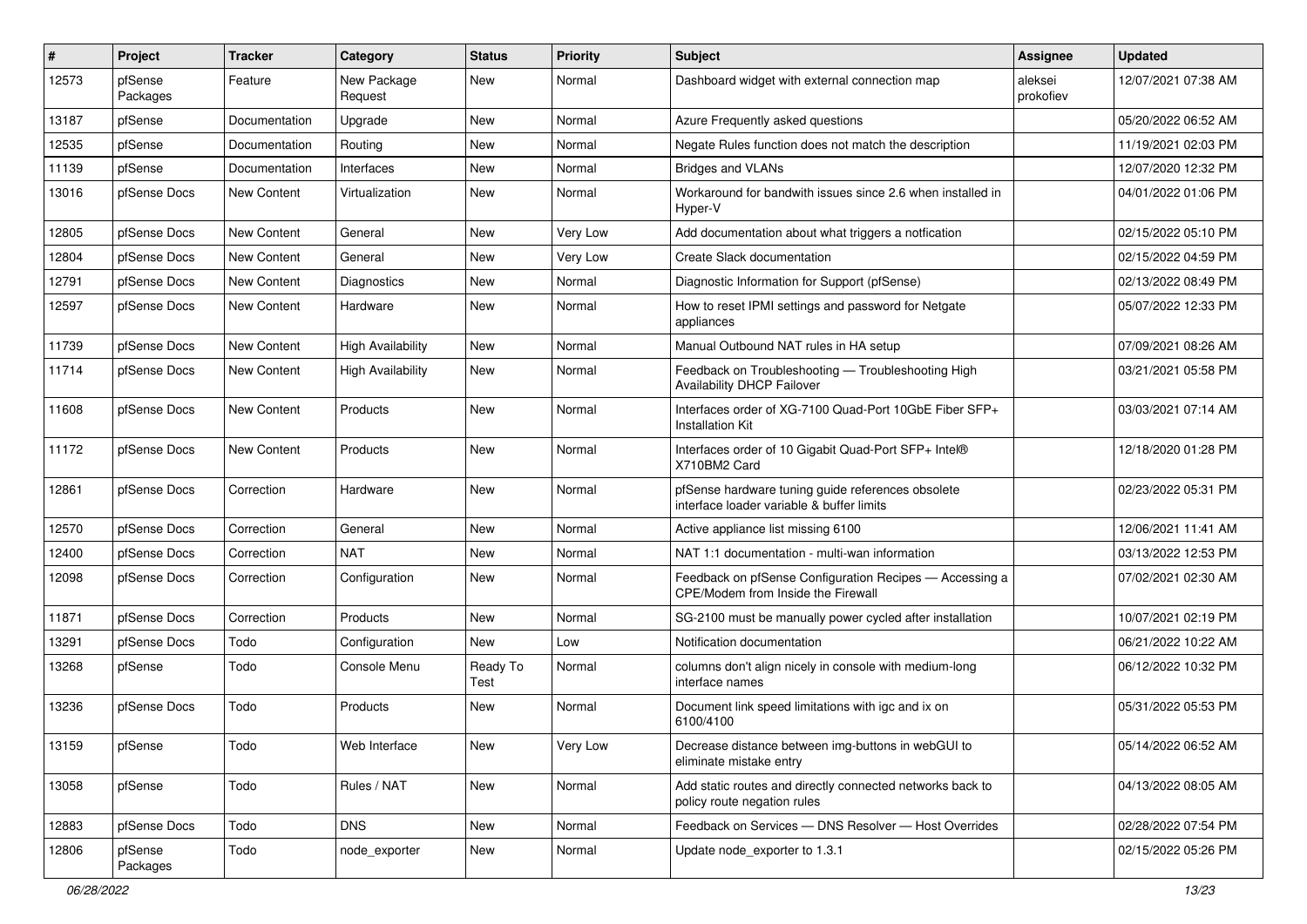| #     | Project             | Tracker | Category                    | <b>Status</b>                 | <b>Priority</b> | Subject                                                                                                     | Assignee | <b>Updated</b>      |
|-------|---------------------|---------|-----------------------------|-------------------------------|-----------------|-------------------------------------------------------------------------------------------------------------|----------|---------------------|
| 12787 | pfSense Docs        | Todo    | <b>IPsec</b>                | New                           | Normal          | Feedback on pfSense Configuration Recipes - Routing<br>Internet Traffic Through a Site-to-Site IPsec Tunnel |          | 02/11/2022 11:28 PM |
| 12770 | pfSense Docs        | Todo    | <b>Firewall Rules</b>       | <b>Pull Request</b><br>Review | Normal          | Feedback on Firewall - Configuring firewall rules                                                           |          | 06/27/2022 07:42 AM |
| 12717 | pfSense<br>Packages | Todo    | Squid                       | <b>New</b>                    | Normal          | Squid 5.x Branch                                                                                            |          | 01/25/2022 06:24 PM |
| 12659 | pfSense Docs        | Todo    | Hardware                    | <b>New</b>                    | Normal          | Feedback on Hardware - Hardware Tuning and<br>Troubleshooting - Flow Control for ix                         |          | 01/16/2022 10:22 AM |
| 12461 | pfSense Docs        | Todo    | Hardware                    | <b>New</b>                    | Normal          | Improve macOS Serial Command Instructions                                                                   |          | 10/15/2021 03:47 PM |
| 12459 | pfSense             | Todo    | <b>Virtual IP Addresses</b> | <b>New</b>                    | Normal          | Add IP Alias subnet input validation                                                                        |          | 10/15/2021 09:35 AM |
| 12457 | pfSense Docs        | Todo    | Packages                    | <b>New</b>                    | Very Low        | Add UPS Configuration Recipes for apcupsd and nut UPS<br>Packages with Common Brand Units                   |          | 10/18/2021 08:37 AM |
| 12427 | pfSense<br>Packages | Todo    | haproxy                     | <b>New</b>                    | Normal          | ha-proxy: action order in the GUI is not keeped in the<br>resulting ha-proxy configuration                  |          | 10/06/2021 07:02 AM |
| 12411 | pfSense Docs        | Todo    | <b>High Availability</b>    | <b>New</b>                    | Normal          | Feedback on High Availability - pfSense XML-RPC Config<br><b>Sync Overview</b>                              |          | 09/29/2021 10:39 AM |
| 12402 | pfSense Docs        | Todo    | Configuration               | <b>New</b>                    | Normal          | Feedback on Configuration - Advanced Configuration<br>Options - Notifications                               |          | 09/24/2021 12:46 AM |
| 12395 | pfSense Docs        | Todo    | Packages                    | <b>New</b>                    | Normal          | Feedback on Packages - FRR Package - Border<br>Gateway Protocol - BGP Required Information                  |          | 09/21/2021 04:32 PM |
| 12367 | pfSense             | Todo    | Installer                   | <b>New</b>                    | Normal          | ZFS: Do not show memstick disk on target list                                                               |          | 09/13/2021 07:37 AM |
| 12268 | pfSense Docs        | Todo    | <b>Firewall Rules</b>       | <b>New</b>                    | Normal          | Feedback on Firewall - Aliases                                                                              |          | 08/17/2021 12:55 AM |
| 12243 | pfSense             | Todo    | Package System              | New                           | Normal          | Implement "`plugin_interfaces()``                                                                           |          | 02/07/2022 03:50 AM |
| 12237 | pfSense Docs        | Todo    | Hardware                    | <b>New</b>                    | Normal          | Feedback on Hardware - Hardware Tuning and<br>Troubleshooting                                               |          | 08/10/2021 03:13 AM |
| 12214 | pfSense Docs        | Todo    | General                     | New                           | Low             | Connect to WebGui.                                                                                          |          | 08/05/2021 04:39 AM |
| 12176 | pfSense             | Todo    | Interfaces                  | <b>Pull Request</b><br>Review | Normal          | Hide WireGuard interfaces on appropriate pages                                                              |          | 08/11/2021 12:52 AM |
| 12162 | pfSense Docs        | Todo    | Products                    | <b>New</b>                    | Normal          | Add "usb reset" as possible solution for non-booting flash<br>drives on the SG-1100                         |          | 10/07/2021 02:19 PM |
| 12063 | pfSense Docs        | Todo    | Dynamic DNS                 | <b>New</b>                    | Normal          | Feedback on Services - Dynamic DNS - Configuring RFC<br>2136 Dynamic DNS updates                            |          | 06/18/2021 06:24 PM |
| 12025 | pfSense             | Todo    | Web Interface               | New                           | Very Low        | Add 1:1 Validation to Notify Someone They are 1:1 NAT'ing<br>an Interface Address                           |          | 06/11/2021 10:05 AM |
| 11944 | pfSense Docs        | Todo    | Packages                    | New                           | Normal          | Feedback on Packages - FRR Package - Bidirectional<br><b>Forwarding Detection</b>                           |          | 05/21/2021 12:57 AM |
| 11648 | pfSense Docs        | Todo    | Packages                    | New                           | Normal          | Feedback on Packages - AWS VPC Wizard - pfSense<br><b>Plus Configuration Details</b>                        |          | 03/10/2021 06:30 AM |
| 11622 | pfSense Docs        | Todo    | <b>IPsec</b>                | New                           | Normal          | Update pfSense VPC VPN Configuration Wizard docs                                                            |          | 03/04/2021 09:36 AM |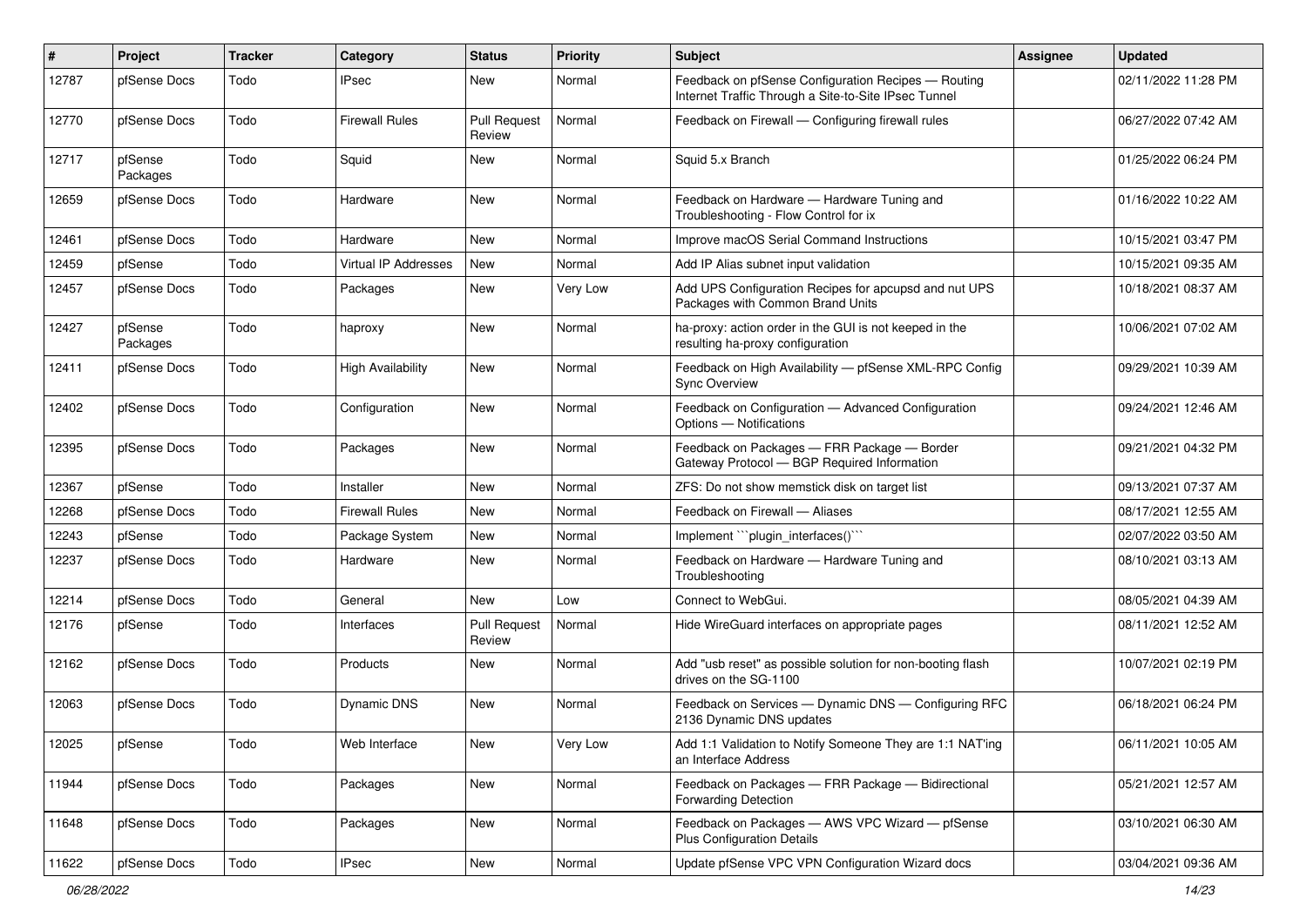| ∦     | Project             | <b>Tracker</b> | Category                        | <b>Status</b>                 | <b>Priority</b> | <b>Subject</b>                                                          | Assignee | <b>Updated</b>      |
|-------|---------------------|----------------|---------------------------------|-------------------------------|-----------------|-------------------------------------------------------------------------|----------|---------------------|
| 11508 | pfSense             | Todo           | Web Interface                   | <b>Pull Request</b><br>Review | Low             | Update SimplePie to to v1.5.6                                           |          | 02/23/2021 07:23 AM |
| 11280 | pfSense             | Todo           | WireGuard                       | New                           | Normal          | Add WireGuard to ALTQ list                                              |          | 04/27/2021 12:32 PM |
| 10464 | pfSense             | Todo           | Upgrade                         | New                           | Low             | Disallow package updates when a system update is<br>available           |          | 04/21/2022 12:39 PM |
| 8743  | pfSense             | Todo           | Gateways                        | New                           | Low             | Gateway Groups page should list gateways in tier order                  |          | 08/14/2019 12:16 PM |
| 8270  | pfSense             | Todo           | Web Interface                   | <b>New</b>                    | Very Low        | Fix grammatically erroneous repetition                                  |          | 01/11/2018 08:19 AM |
| 7411  | pfSense<br>Packages | Todo           | ladvd                           | New                           | Low             | LADVD Devices not wide enough                                           |          | 10/22/2017 05:04 AM |
| 7385  | pfSense             | Todo           | Web Interface                   | <b>New</b>                    | Normal          | Sanitize PHP includes                                                   |          | 08/13/2019 03:22 PM |
| 6647  | pfSense             | Todo           | Web Interface                   | <b>New</b>                    | Very Low        | <b>Enable Additional Security Headers</b>                               |          | 05/14/2021 01:09 AM |
| 6501  | pfSense             | Todo           | Web Interface                   | New                           | Normal          | Tightening up subnet expansion                                          |          | 08/13/2019 01:23 PM |
| 6390  | pfSense             | Todo           | Dashboard                       | <b>New</b>                    | Low             | Autoscale from Traffic Graph not correct size (big graphs)              |          | 05/23/2016 01:38 PM |
| 6332  | pfSense             | Todo           | Web Interface                   | New                           | Normal          | Upgrade encryption options to cover current range of<br>recommendations |          | 08/13/2019 02:34 PM |
| 5902  | pfSense             | Todo           | Configuration<br>Backend        | New                           | Normal          | Use a common place for default values                                   |          | 08/13/2019 12:53 PM |
| 5445  | pfSense             | Todo           | Web Interface                   | <b>New</b>                    | Normal          | Improve banner for "background activity"                                |          | 02/06/2016 04:43 AM |
| 2099  | pfSense             | Todo           | CARP                            | New                           | Normal          | Remove "queue" from CARP traffic                                        |          | 01/19/2012 10:59 AM |
| 1940  | pfSense             | Todo           | Logging                         | New                           | Normal          | Integrate rSyslogd                                                      |          | 07/06/2018 02:11 PM |
| 1521  | pfSense             | Todo           | Routing                         | <b>New</b>                    | Normal          | Investigate FreeBSD route metric support for future versions            |          | 05/12/2011 11:28 AM |
| 33    | pfSense             | Todo           | User Manager /<br>Privileges    | New                           | Normal          | L2TP users integration with user manager                                |          | 02/06/2016 04:53 AM |
| 32    | pfSense             | Todo           | User Manager /<br>Privileges    | New                           | Normal          | PPPoE Server users integration with user manager                        |          | 02/06/2016 04:53 AM |
| 13305 | pfSense             | Feature        | Certificates                    | <b>New</b>                    | Normal          | Certificate Revocation page should show expiration date                 |          | 06/27/2022 10:26 AM |
| 13304 | pfSense             | Feature        | <b>Traffic Shaper</b><br>(ALTQ) | <b>Pull Request</b><br>Review | Normal          | Add Broadcom Netextreme II (bxe) to the altq capable check              |          | 06/27/2022 10:57 AM |
| 13297 | pfSense             | Feature        | Routing                         | New                           | Normal          | Support for Gateway Groups as Static Route destinations                 |          | 06/24/2022 07:41 AM |
| 13296 | pfSense             | Feature        | DHCP (IPv6)                     | New                           | Normal          | Add support for DHCP6 OPTION_PD_EXCLUDE (RFC<br>6603)                   |          | 06/24/2022 10:10 PM |
| 13294 | pfSense             | Feature        | Gateways                        | New                           | Low             | Change gateway name                                                     |          | 06/22/2022 06:07 PM |
| 13293 | pfSense             | Feature        | OpenVPN                         | New                           | Normal          | Option to set auth-gen-token in OpenVPN GUI                             |          | 06/21/2022 02:35 PM |
| 13292 | pfSense<br>Packages | Feature        | ACME                            | New                           | Normal          | Separator                                                               |          | 06/21/2022 12:06 PM |
| 13287 | pfSense             | Feature        | Configuration<br>Backend        | New                           | Normal          | Encode OpenVPN Custom Options                                           |          | 06/20/2022 10:33 AM |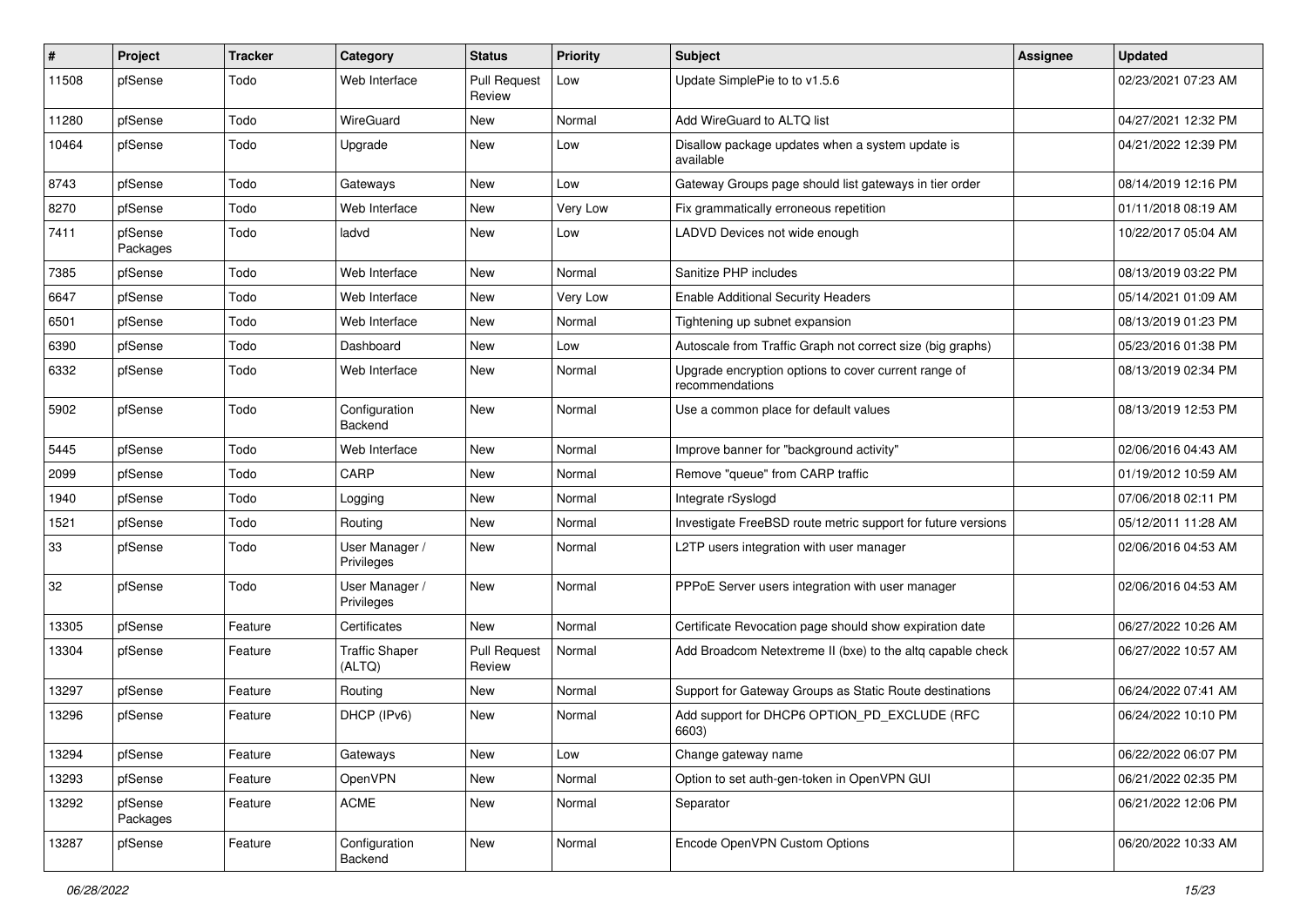| #     | Project             | <b>Tracker</b> | Category                  | <b>Status</b>                 | <b>Priority</b> | Subject                                                                                         | <b>Assignee</b> | <b>Updated</b>      |
|-------|---------------------|----------------|---------------------------|-------------------------------|-----------------|-------------------------------------------------------------------------------------------------|-----------------|---------------------|
| 13264 | pfSense             | Feature        | IPsec                     | New                           | Normal          | IPSec Phase2 select multiple PFS key groups                                                     |                 | 06/10/2022 04:29 PM |
| 13260 | pfSense             | Feature        | Authentication            | <b>New</b>                    | Normal          | Add support for OpenVPN static-challenge                                                        |                 | 06/09/2022 02:04 PM |
| 13256 | pfSense             | Feature        | DHCP (IPv4)               | New                           | Normal          | Better handling of duplicate IPs in static DHCP assignments                                     |                 | 06/11/2022 04:51 PM |
| 13246 | pfSense<br>Packages | Feature        | iperf                     | <b>New</b>                    | Normal          | iperf3 service controls do not work                                                             |                 | 06/05/2022 06:51 PM |
| 13244 | pfSense             | Feature        | Web Interface             | <b>New</b>                    | Normal          | Add help text under Timezone settings in the GUI                                                |                 | 06/03/2022 01:00 PM |
| 13242 | pfSense             | Feature        | <b>Gateway Monitoring</b> | New                           | Normal          | Enhancements to static route creation/deletion for dpinger<br>monitor IPs                       |                 | 06/03/2022 11:20 AM |
| 13227 | pfSense             | Feature        | <b>IPsec</b>              | <b>New</b>                    | High            | Enable IPSec Virtual IP Pool assignment by Radius for<br>Mobile Users - SIMPLE FIX              |                 | 05/27/2022 10:15 AM |
| 13220 | pfSense             | Feature        | <b>Captive Portal</b>     | <b>New</b>                    | Very Low        | Voucher per-roll bandwidth restrictions and traffic quotas                                      |                 | 05/26/2022 08:16 AM |
| 13219 | pfSense             | Feature        | <b>Captive Portal</b>     | New                           | Very Low        | Enable/Disable single voucher roll                                                              |                 | 05/26/2022 08:14 AM |
| 13207 | pfSense<br>Packages | Feature        | pfBlockerNG               | New                           | Normal          | The feed column on the Alerts page is confusing                                                 |                 | 05/24/2022 04:56 AM |
| 13201 | pfSense<br>Packages | Feature        | pfBlockerNG               | <b>New</b>                    | Normal          | Add FireHol Security IP Feeds                                                                   |                 | 05/23/2022 06:34 AM |
| 13200 | pfSense<br>Packages | Feature        | pfBlockerNG               | <b>New</b>                    | Normal          | <b>Custom DNS Servers for Alert settings</b>                                                    |                 | 05/23/2022 06:16 AM |
| 13199 | pfSense<br>Packages | Feature        | pfBlockerNG               | New                           | Normal          | Feed groups should not have the first listing in the group bar                                  |                 | 05/23/2022 06:03 AM |
| 13198 | pfSense<br>Packages | Feature        | pfBlockerNG               | New                           | Normal          | Dark Theme Styling issues - Alerts White bar                                                    |                 | 05/23/2022 06:05 AM |
| 13197 | pfSense<br>Packages | Feature        | pfBlockerNG               | New                           | Normal          | Put a Single donation link and a proper patreon lin in the<br>pfBlocker Support Banner / Widget |                 | 05/23/2022 05:35 AM |
| 13196 | pfSense<br>Packages | Feature        | pfBlockerNG               | New                           | Normal          | remove NoVirusThanks feed                                                                       |                 | 05/23/2022 06:05 AM |
| 13195 | pfSense<br>Packages | Feature        | pfBlockerNG               | New                           | Normal          | Dedicated website for Feed mangement - Community Driven                                         |                 | 05/23/2022 05:22 AM |
| 13179 | pfSense<br>Packages | Feature        | pfBlockerNG               | New                           | High            | Search based on CIDR                                                                            |                 | 05/17/2022 09:45 AM |
| 13168 | pfSense             | Feature        | Dashboard                 | New                           | Low             | Multiple Dashboard views for a single user                                                      |                 | 05/16/2022 07:53 AM |
| 13165 | pfSense             | Feature        | Dashboard                 | <b>Pull Request</b><br>Review | Normal          | Feat: live update for Services dashboard widget                                                 |                 | 05/15/2022 01:48 AM |
| 13161 | pfSense             | Feature        | Web Interface             | New                           | Very Low        | FLASH PORT'S LED button, to help quickly find port that<br>need to be connected to patch&cable  |                 | 05/14/2022 06:35 AM |
| 13160 | pfSense<br>Packages | Feature        | Status Monitoring         | Pull Request<br>Review        | Normal          | Option to sort monitoring graph views                                                           |                 | 05/13/2022 12:06 PM |
| 13138 | pfSense<br>Packages | Feature        | pfBlockerNG               | New                           | Normal          | DNS over HTTPS/TLS Blocking should be removed from<br>SafeSearch                                |                 | 05/07/2022 02:52 AM |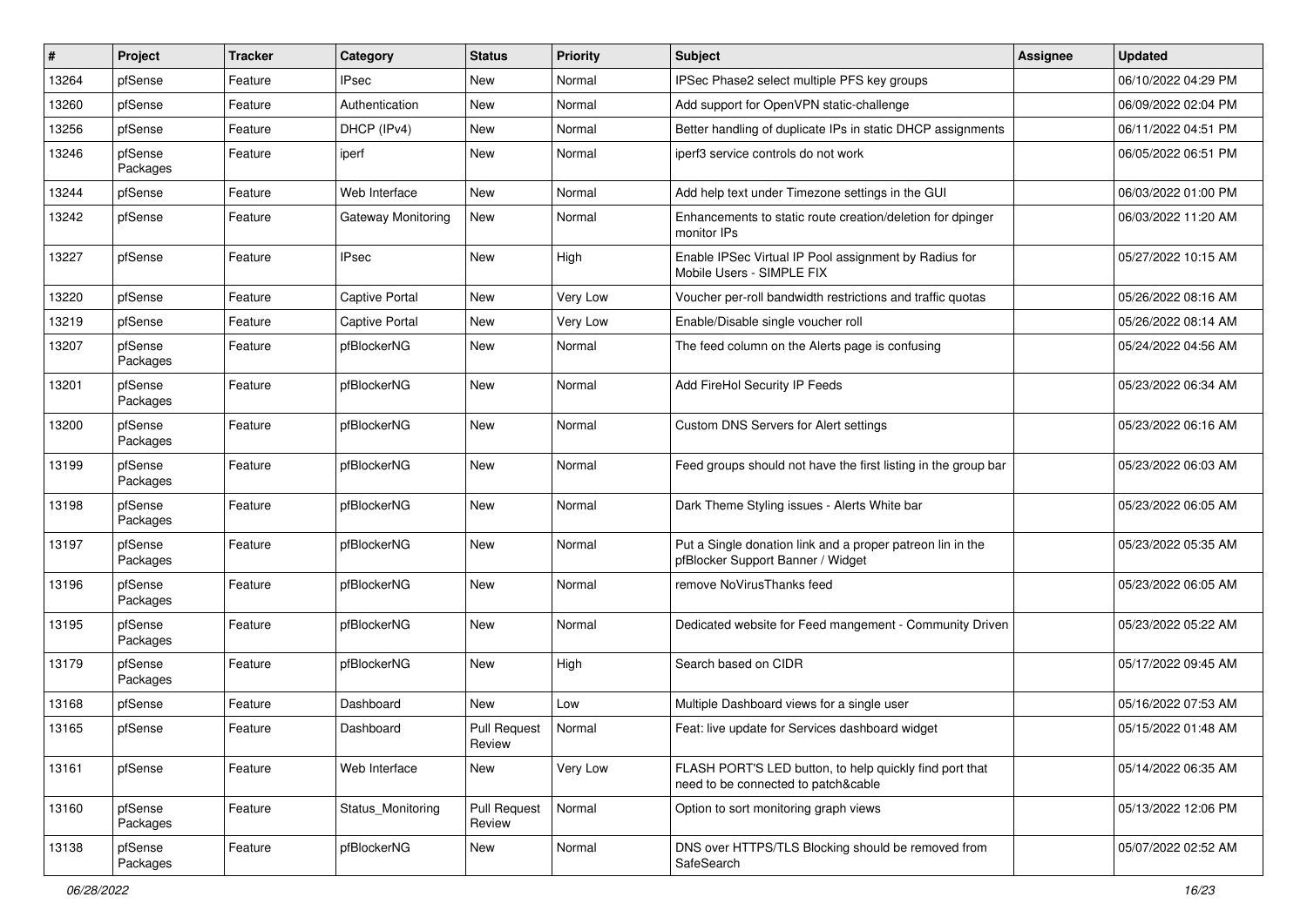| $\sharp$ | Project             | <b>Tracker</b> | Category                        | <b>Status</b>                 | <b>Priority</b> | <b>Subject</b>                                                                                                | Assignee | <b>Updated</b>      |
|----------|---------------------|----------------|---------------------------------|-------------------------------|-----------------|---------------------------------------------------------------------------------------------------------------|----------|---------------------|
| 13137    | pfSense<br>Packages | Feature        | pfBlockerNG                     | <b>New</b>                    | Normal          | ckuethe/doh-blocklist.txt add to DoH feeds                                                                    |          | 05/07/2022 02:39 AM |
| 13136    | pfSense<br>Packages | Feature        | pfBlockerNG                     | <b>New</b>                    | Normal          | Add crypt0rr DNS-over-HTTPS (DOH) provider list feeds                                                         |          | 05/07/2022 02:27 AM |
| 13124    | pfSense             | Feature        | Web Interface                   | <b>Pull Request</b><br>Review | Normal          | Option to wait for interface selection before displaying<br>firewall rules                                    |          | 05/17/2022 02:15 PM |
| 13091    | pfSense             | Feature        | <b>OpenVPN</b>                  | <b>New</b>                    | Normal          | RFE: Ability to specify the order of OpenVPN Authentication<br>servers                                        |          | 04/22/2022 04:30 PM |
| 13072    | pfSense             | Feature        | <b>Traffic Shaper</b><br>(ALTQ) | <b>Pull Request</b><br>Review | Very Low        | Matching background/font colors of queue values with dark<br>theme.                                           |          | 04/19/2022 07:32 AM |
| 13063    | pfSense<br>Packages | Feature        | Cellular                        | <b>Pull Request</b><br>Review | Normal          | Cellular package shall support more modems and NMEA<br>port                                                   |          | 05/06/2022 02:38 PM |
| 13044    | pfSense<br>Packages | Feature        | Mail report                     | New                           | Normal          | Customized reporting                                                                                          |          | 04/11/2022 09:22 AM |
| 13039    | pfSense<br>Packages | Feature        | <b>AWS VPC</b>                  | <b>New</b>                    | Normal          | Handle transit gateway VPNs in the AWS VPN wizard                                                             |          | 04/11/2022 07:31 AM |
| 13017    | pfSense             | Feature        | Packet Capture                  | <b>New</b>                    | Normal          | Packet capture: add preview results while capture is running                                                  |          | 04/09/2022 11:08 AM |
| 13009    | pfSense             | Feature        | <b>OpenVPN</b>                  | New                           | Normal          | Add option for multiple remote addresses to OpenVPN<br>Client                                                 |          | 03/31/2022 12:42 PM |
| 12932    | pfSense<br>Packages | Feature        | pfBlockerNG                     | <b>New</b>                    | High            | pfblockerng per user whitelist                                                                                |          | 03/11/2022 11:08 AM |
| 12918    | pfSense<br>Packages | Feature        | pfBlockerNG                     | <b>New</b>                    | Normal          | pfBlockerNG-devel changes from xmlrpc sync do not take<br>effect immediately                                  |          | 03/07/2022 02:29 PM |
| 12903    | pfSense             | Feature        | <b>Notifications</b>            | <b>New</b>                    | Normal          | alternative authentication methods for email notifications?                                                   |          | 03/07/2022 07:52 AM |
| 12889    | pfSense<br>Packages | Feature        | <b>FRR</b>                      | <b>New</b>                    | Normal          | FRR GUI add set ipv6 next-hop global                                                                          |          | 03/02/2022 06:10 AM |
| 12882    | pfSense<br>Packages | Feature        | pfBlockerNG                     | Feedback                      | Normal          | Add the option to specify CURLOPT INTERFACE in<br>pfBlockerNG IPv4/IPv6 lists                                 |          | 03/24/2022 11:16 AM |
| 12874    | pfSense             | Feature        | <b>OpenVPN</b>                  | <b>New</b>                    | Normal          | OpenVPN RADIUS Framed-Pool                                                                                    |          | 02/25/2022 02:24 PM |
| 12860    | pfSense<br>Packages | Feature        | New Package<br>Request          | <b>New</b>                    | Normal          | add mmc-utils package to all images                                                                           |          | 02/24/2022 07:18 AM |
| 12859    | pfSense<br>Packages | Feature        | Zabbix                          | New                           | Normal          | Add Zabbix 6.0 LTS (agent and proxy) packages                                                                 |          | 02/23/2022 07:11 AM |
| 12848    | pfSense             | Feature        | <b>Dynamic DNS</b>              | <b>New</b>                    | Normal          | Evaluation of the DynDNS "Result Match" string                                                                |          | 02/22/2022 02:01 AM |
| 12832    | pfSense Plus        | Feature        | Hardware / Drivers              | New                           | Very Low        | 6100 configurable Blinking Blue LED                                                                           |          | 02/22/2022 07:30 AM |
| 12813    | pfSense             | Feature        | Installer                       | <b>New</b>                    | Low             | Recover extra data in the installer                                                                           |          | 02/17/2022 07:52 AM |
| 12812    | pfSense<br>Packages | Feature        | arpwatch                        | New                           | Normal          | Would it be helpful if the FreeBSD net-mgmt/arpwatch port<br>had an option to use mail/dma for mail delivery? |          | 02/16/2022 06:09 PM |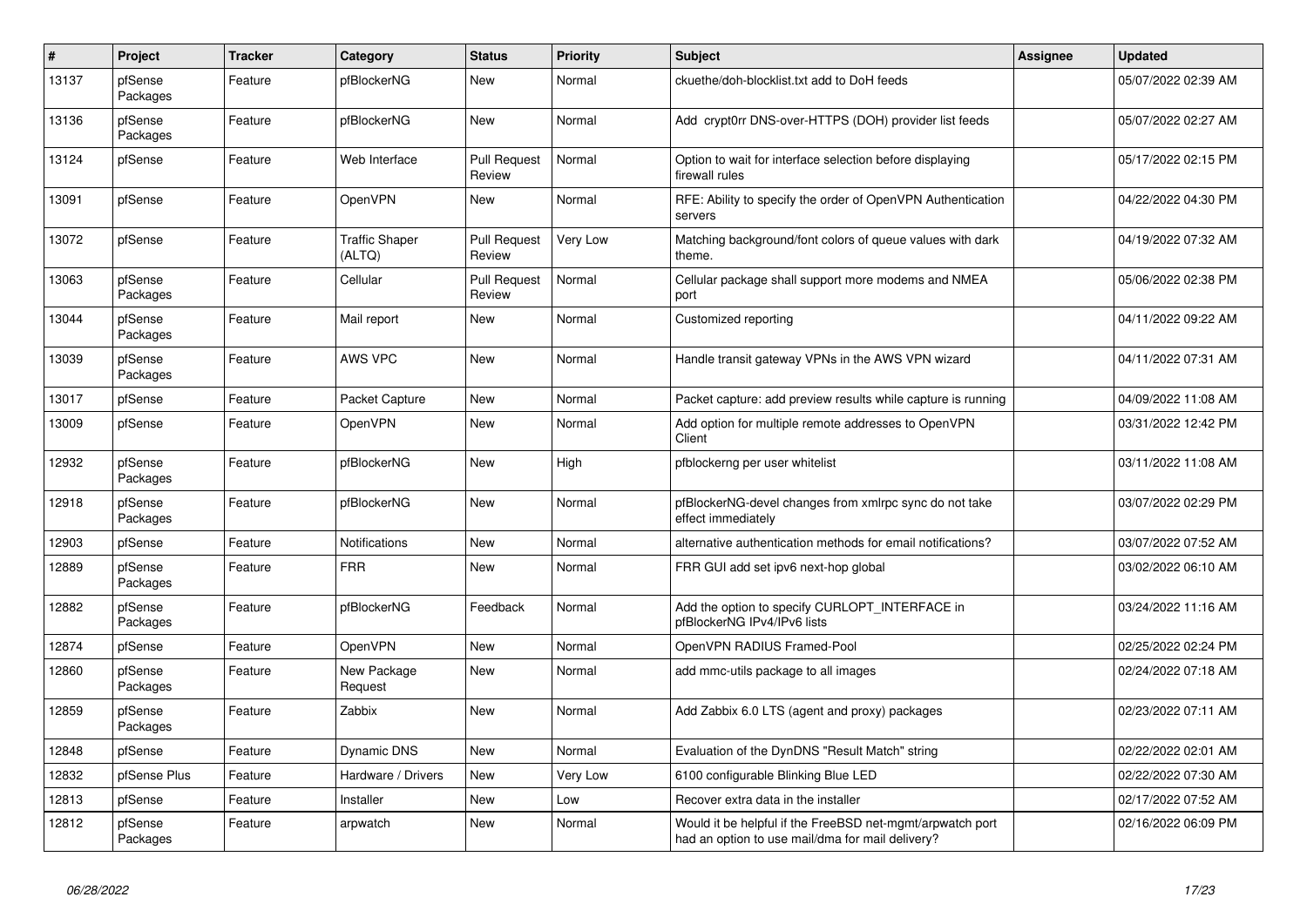| $\vert$ # | Project             | <b>Tracker</b> | Category                | <b>Status</b> | <b>Priority</b> | <b>Subject</b>                                                                                     | <b>Assignee</b> | <b>Updated</b>      |
|-----------|---------------------|----------------|-------------------------|---------------|-----------------|----------------------------------------------------------------------------------------------------|-----------------|---------------------|
| 12789     | pfSense<br>Packages | Feature        | <b>ACME</b>             | New           | Very Low        | Show expiration date of certificates in the ACME package<br>list                                   |                 | 02/14/2022 09:20 AM |
| 12768     | pfSense             | Feature        | Upgrade                 | <b>New</b>    | Normal          | pfSense-repo: Make sure default config file exists                                                 |                 | 05/17/2022 02:32 PM |
| 12748     | pfSense<br>Packages | Feature        | Suricata                | New           | Normal          | Suricata blocked page timestamp breakout to it's own<br>sortable column                            |                 | 02/01/2022 12:06 PM |
| 12746     | pfSense             | Feature        | Interfaces              | New           | High            | <b>IPoE</b> feature for WAN interface                                                              |                 | 02/01/2022 01:42 AM |
| 12736     | pfSense<br>Packages | Feature        | pfBlockerNG             | New           | Low             | Allow custom cron intervals                                                                        |                 | 01/30/2022 08:55 PM |
| 12711     | pfSense<br>Packages | Feature        | Telegraf                | New           | Normal          | Add InfluxDB V2 support                                                                            |                 | 01/21/2022 02:54 AM |
| 12679     | pfSense             | Feature        | Interfaces              | New           | Normal          | Remind user to update DHCPv6 range when changing<br>interface IPv6 prefix                          |                 | 01/12/2022 07:36 AM |
| 12676     | pfSense             | Feature        | Rules / NAT             | New           | Normal          | Add the Tagged option on the Port Forward rules edit page                                          |                 | 01/11/2022 05:52 AM |
| 12665     | pfSense             | Feature        | Rules / NAT             | <b>New</b>    | Normal          | Ability to add custom pf rules from the GUI                                                        |                 | 01/07/2022 09:30 AM |
| 12658     | pfSense<br>Packages | Feature        | darkstat                | New           | Normal          | Adding prometheus metrics to darkstat                                                              |                 | 05/27/2022 09:44 PM |
| 12656     | pfSense<br>Packages | Feature        | New Package<br>Request  | New           | Normal          | <b>NextDNS</b>                                                                                     |                 | 01/31/2022 01:50 AM |
| 12625     | pfSense             | Feature        | Logging                 | New           | Normal          | Granular logging options for default firewall rules.                                               |                 | 12/21/2021 06:39 PM |
| 12602     | pfSense             | Feature        | <b>Dynamic DNS</b>      | <b>New</b>    | Normal          | DHCPv6 should allow DDNS Client updates for hosts                                                  |                 | 12/15/2021 11:00 AM |
| 12600     | pfSense             | Feature        | Aliases / Tables        | <b>New</b>    | Normal          | allow custom mask for a network alias created from a FQDN                                          |                 | 12/15/2021 10:50 AM |
| 12564     | pfSense             | Feature        | Aliases / Tables        | New           | Low             | add column to show that an Alias is in use by or not                                               |                 | 12/04/2021 07:25 PM |
| 12553     | pfSense             | Feature        | Backup / Restore        | New           | Normal          | Auto Config Backup: Allow selecting multiple backups for<br>deletion                               |                 | 02/22/2022 04:27 AM |
| 12551     | pfSense             | Feature        | <b>DNS Resolver</b>     | New           | Low             | Add ability to set DNS resolver search domain list                                                 |                 | 12/01/2021 11:18 AM |
| 12546     | pfSense Plus        | Feature        | Authentication          | New           | Normal          | Add 2FA Support to pfSense Plus Local Database<br>Authentication                                   |                 | 06/25/2022 05:30 PM |
| 12534     | pfSense Plus        | Feature        | Hardware / Drivers      | <b>New</b>    | Normal          | Generate a ISO Image for Remote Restore of pfSense Plus<br>on the XG-1537 and 1541 units with IPMI |                 | 05/30/2022 10:28 AM |
| 12524     | pfSense Plus        | Feature        | <b>Operating System</b> | New           | Normal          | OpenSSL QAT Engine                                                                                 |                 | 04/10/2022 02:54 AM |
| 12522     | pfSense             | Feature        | OpenVPN                 | New           | Very Low        | More flexible Client-Specific Override options for controlling<br>options pushed to clients        |                 | 04/11/2022 03:11 PM |
| 12521     | pfSense             | Feature        | <b>Operating System</b> | New           | Very Low        | Add the BBR2, QUIC, RACK Congestion Control (CC)<br>protocols                                      |                 | 11/15/2021 07:40 AM |
| 12520     | pfSense<br>Packages | Feature        | Squid                   | New           | High            | [Squid] - Allow or Deny Mappings from IP/Host/GeoIP<br>sources                                     |                 | 11/12/2021 02:13 PM |
| 12502     | pfSense<br>Packages | Feature        | syslog-ng               | New           | Normal          | Syslog-ng Configuration Library (scl) missing                                                      |                 | 11/02/2021 06:06 PM |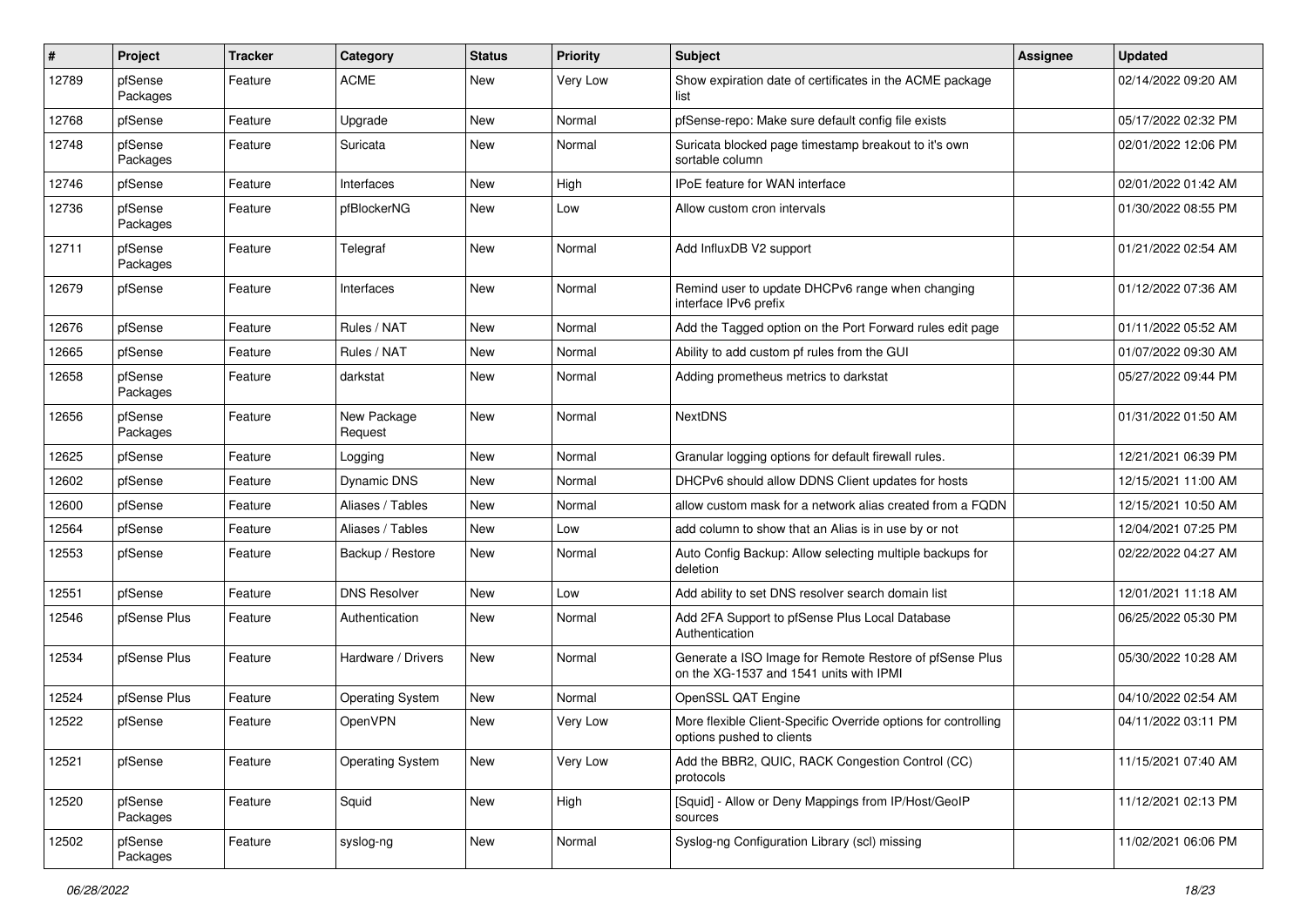| $\vert$ # | Project             | <b>Tracker</b> | Category                    | <b>Status</b> | <b>Priority</b> | <b>Subject</b>                                                                                            | Assignee | <b>Updated</b>      |
|-----------|---------------------|----------------|-----------------------------|---------------|-----------------|-----------------------------------------------------------------------------------------------------------|----------|---------------------|
| 12491     | pfSense<br>Packages | Feature        | squidguard                  | New           | Normal          | squidguard: allow multiple regex                                                                          |          | 10/28/2021 03:30 PM |
| 12473     | pfSense             | Feature        | <b>IPsec</b>                | <b>New</b>    | Normal          | Allow user adjustment of IPsec Keep Alive periodic checks                                                 |          | 12/22/2021 05:59 AM |
| 12466     | pfSense             | Feature        | OpenVPN                     | <b>New</b>    | Very Low        | Option to Disable Renegotiation timer in OpenVPN Server                                                   |          | 06/27/2022 07:22 AM |
| 12465     | pfSense<br>Packages | Feature        | haproxy                     | <b>New</b>    | Normal          | Add forwardfor advanced usecases                                                                          |          | 10/16/2021 07:35 PM |
| 12458     | pfSense             | Feature        | Authentication              | <b>New</b>    | Normal          | Use "unixHomeDirectory" instead of "homeDirectory" when<br>LDAP authentication server is Active Directory |          | 10/15/2021 08:18 AM |
| 12370     | pfSense             | Feature        | Rules / NAT                 | <b>New</b>    | Low             | Add limiters to Queue column on firewall rule list                                                        |          | 09/14/2021 07:37 AM |
| 12369     | pfSense<br>Packages | Feature        | Mail report                 | <b>New</b>    | Low             | Skip If No Content issue                                                                                  |          | 09/14/2021 06:40 AM |
| 12358     | pfSense<br>Packages | Feature        | pfBlockerNG                 | <b>New</b>    | Normal          | IP List Copy/Import/Export                                                                                |          | 09/09/2021 01:56 PM |
| 12343     | pfSense             | Feature        | Diagnostics                 | <b>New</b>    | Low             | Real time traffic monitoring                                                                              |          | 09/06/2021 01:26 PM |
| 12329     | pfSense<br>Packages | Feature        | Avahi                       | <b>New</b>    | Normal          | Add optional floating firewall rules for IPv4 and IPv6                                                    |          | 02/09/2022 04:43 PM |
| 12308     | pfSense<br>Packages | Feature        | New Package<br>Request      | <b>New</b>    | Normal          | Dynamicaly Update Firewall Aliases from OpenVPN LDAP<br>Group membership of the connected user            |          | 08/27/2021 12:51 AM |
| 12300     | pfSense             | Feature        | Hardware / Drivers          | <b>New</b>    | Normal          | Add Aquantia Atlantic driver to pfsense                                                                   |          | 09/14/2021 06:49 AM |
| 12248     | pfSense             | Feature        | Package System              | <b>New</b>    | Low             | Package Update Availability Notification                                                                  |          | 11/28/2021 10:02 AM |
| 12190     | pfSense             | Feature        | Rules / NAT                 | <b>New</b>    | Normal          | Add ability to reference ipv6 prefix in firewall rules and<br>aliases                                     |          | 08/05/2021 01:47 PM |
| 12179     | pfSense<br>Packages | Feature        | gemu-guest-agent            | <b>New</b>    | Normal          | QEMU package                                                                                              |          | 07/30/2021 08:02 AM |
| 12139     | pfSense             | Feature        | <b>DNS Forwarder</b>        | New           | Normal          | Add support in for specifying a DNSMASQ configuration file                                                |          | 07/16/2021 09:45 PM |
| 12121     | pfSense             | Feature        | OpenVPN                     | <b>New</b>    | Normal          | Wider "local network(s)" fields in OpenVPN server<br>configuration                                        |          | 07/19/2021 07:37 AM |
| 12120     | pfSense             | Feature        | <b>DHCP Relay</b>           | <b>New</b>    | Normal          | Permit several sets of destination DHCP servers in DHCP<br>relav                                          |          | 07/11/2021 05:41 PM |
| 12097     | pfSense<br>Packages | Feature        | pfBlockerNG                 | New           | Normal          | Add dnsbl and geoip logs to system log                                                                    |          | 07/06/2021 01:25 PM |
| 12091     | pfSense             | Feature        | Authentication              | <b>New</b>    | Normal          | RFE: Add support for sssd authentication                                                                  |          | 12/10/2021 04:55 PM |
| 12077     | pfSense             | Feature        | Gateways                    | <b>New</b>    | Normal          | Allow stick-connections per gateway group                                                                 |          | 06/24/2021 08:45 AM |
| 12066     | pfSense             | Feature        | <b>Operating System</b>     | <b>New</b>    | Very Low        | Include man and man pages for all core programs and<br>packages                                           |          | 06/21/2021 07:44 AM |
| 12055     | pfSense             | Feature        | <b>Virtual IP Addresses</b> | Feedback      | Normal          | Option to disable XMLRPC Sync for Loopback Virtual IPs                                                    |          | 06/18/2021 09:05 AM |
| 11974     | pfSense             | Feature        | <b>XMLRPC</b>               | New           | Normal          | XMLRPC synchronization for igmmproxy settings                                                             |          | 05/29/2021 03:58 PM |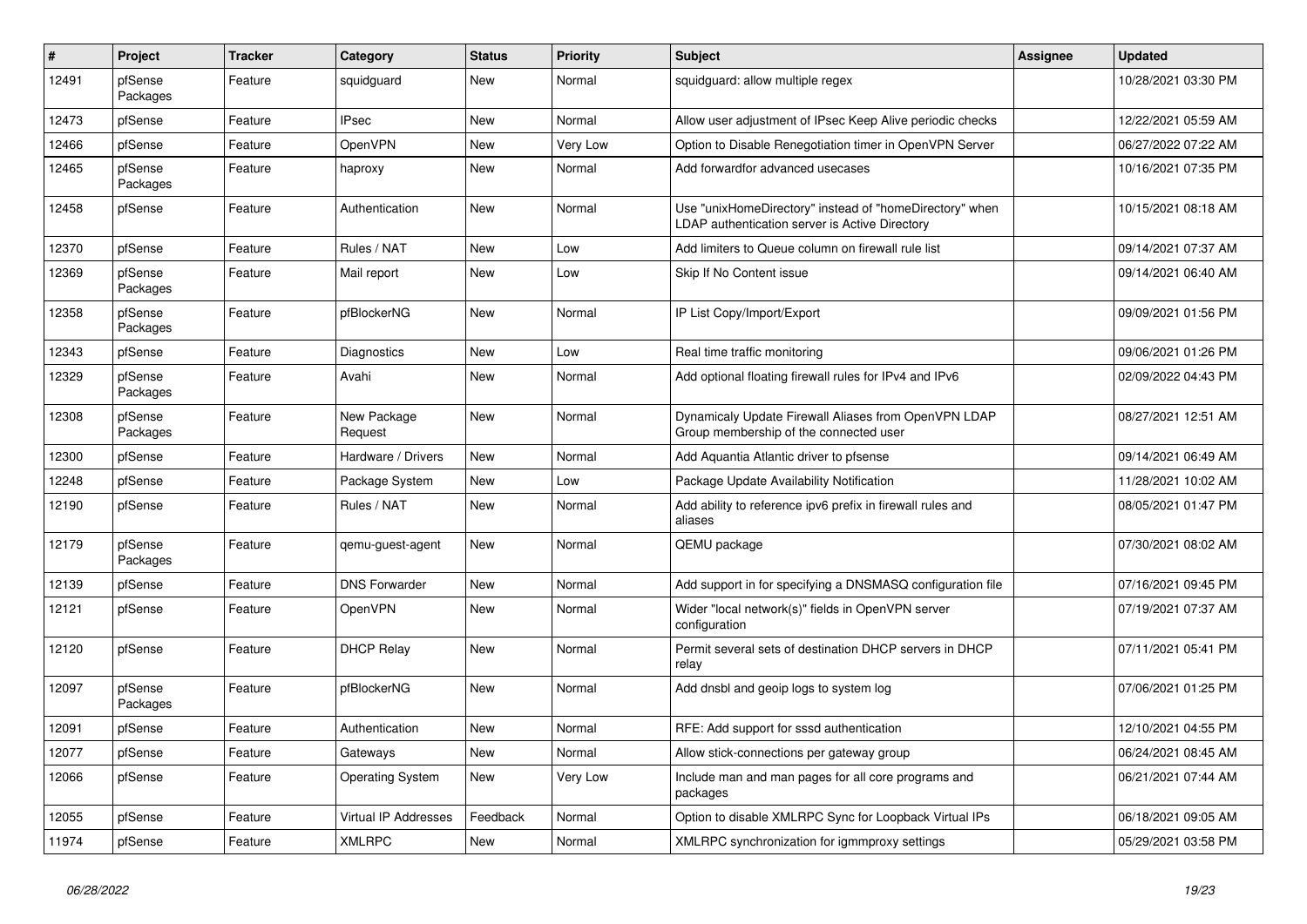| #     | Project             | <b>Tracker</b> | Category               | <b>Status</b>                 | <b>Priority</b> | <b>Subject</b>                                                                                 | <b>Assignee</b> | <b>Updated</b>      |
|-------|---------------------|----------------|------------------------|-------------------------------|-----------------|------------------------------------------------------------------------------------------------|-----------------|---------------------|
| 11963 | pfSense<br>Packages | Feature        | <b>FRR</b>             | New                           | Normal          | Dynamically change OSPF interface costs on selected<br>interfaces on CARP event                |                 | 05/26/2021 04:13 AM |
| 11956 | pfSense             | Feature        | Web Interface          | <b>New</b>                    | Normal          | "add" button in the top of pages with many user-added items                                    |                 | 07/10/2021 01:01 PM |
| 11954 | pfSense             | Feature        | <b>IGMP Proxy</b>      | <b>New</b>                    | Normal          | <b>Multicast limits</b>                                                                        |                 | 05/25/2021 12:36 AM |
| 11931 | pfSense<br>Packages | Feature        | <b>ACME</b>            | New                           | Normal          | Add support for validating a domain's ownership via Google<br>Cloud Cloud DNS                  |                 | 02/15/2022 03:18 AM |
| 11927 | pfSense             | Feature        | DHCP (IPv4)            | Feedback                      | Normal          | Allow DHCP not to serve a gateway - small fix                                                  |                 | 01/03/2022 04:17 PM |
| 11921 | pfSense             | Feature        | <b>DNS Resolver</b>    | New                           | Very Low        | Feature Request: Compile unbound with EDNS Client<br>Subnet (ECS) module (--enable-subnet)     |                 | 05/14/2021 07:29 AM |
| 11920 | pfSense Plus        | Feature        | Authentication         | <b>New</b>                    | Normal          | SAML Authentication for pfSense (VPN and<br>webConfigurator)                                   |                 | 05/14/2021 12:56 AM |
| 11890 | pfSense<br>Packages | Feature        | New Package<br>Request | <b>New</b>                    | Normal          | Browser-based "clientless" VPN                                                                 |                 | 05/05/2021 07:26 AM |
| 11876 | pfSense             | Feature        | Hardware / Drivers     | New                           | Normal          | OpenSSL does not use QAT acceleration on pfSense Plus<br>21.02-RELEASE-p1 or 21.05-DEVELOPMENT |                 | 05/03/2021 08:02 AM |
| 11856 | pfSense             | Feature        | Diagnostics            | <b>New</b>                    | Normal          | Replace/add Alias or DNS names for known LAN addresses<br>in the State table                   |                 | 04/27/2021 08:01 AM |
| 11837 | pfSense<br>Packages | Feature        | <b>FRR</b>             | New                           | Low             | Increase field length of FRR Networks in Access Lists and<br><b>Prefix Lists</b>               |                 | 04/22/2021 07:10 AM |
| 11827 | pfSense<br>Packages | Feature        | <b>ACME</b>            | New                           | Normal          | Please include acme deploy folder/scripts                                                      |                 | 03/06/2022 04:31 AM |
| 11826 | pfSense<br>Packages | Feature        | <b>ACME</b>            | New                           | Normal          | Preserve acme SAN Method parameters for new cert<br>creations                                  |                 | 04/20/2021 02:02 PM |
| 11823 | pfSense<br>Packages | Feature        | <b>FRR</b>             | <b>New</b>                    | Normal          | Route handling enhancements                                                                    |                 | 04/19/2021 06:23 PM |
| 11784 | pfSense<br>Packages | Feature        | squidguard             | <b>New</b>                    | Normal          | squidguard auto update blacklist option                                                        |                 | 04/06/2021 01:53 AM |
| 11772 | pfSense Plus        | Feature        | Multi-WAN              | <b>New</b>                    | Normal          | Layer 2 Tunnel Bonding Capability                                                              |                 | 06/05/2021 03:27 PM |
| 11757 | pfSense             | Feature        | <b>XMLRPC</b>          | New                           | Normal          | Allow XMLRPC sync to bypass default auth server in favor<br>of local database                  |                 | 03/30/2021 03:18 PM |
| 11749 | pfSense<br>Packages | Feature        | pfBlockerNG            | <b>New</b>                    | Normal          | Option to disable NAT rule creation                                                            |                 | 04/06/2021 11:45 PM |
| 11732 | pfSense Plus        | Feature        | Hardware / Drivers     | New                           | Normal          | Add VXLAN Support to pfSense Plus                                                              |                 | 03/15/2022 02:35 AM |
| 11703 | pfSense<br>Packages | Feature        | <b>FRR</b>             | New                           | Normal          | add Krill and Routinator support BGP RPKI                                                      |                 | 03/18/2021 07:47 PM |
| 11625 | pfSense             | Feature        | OpenVPN                | New                           | Normal          | Cisco-AVPair aliases support                                                                   |                 | 03/05/2021 12:35 AM |
| 11604 | pfSense             | Feature        | WireGuard              | New                           | Normal          | WireGuard Dynamic Listen Port Randomization                                                    |                 | 03/19/2021 10:59 AM |
| 11589 | pfSense             | Feature        | <b>Traffic Graphs</b>  | <b>Pull Request</b><br>Review | Low             | Fix iftop experimental traffic fetcher, unify and improve<br>output style                      |                 | 03/03/2021 03:30 PM |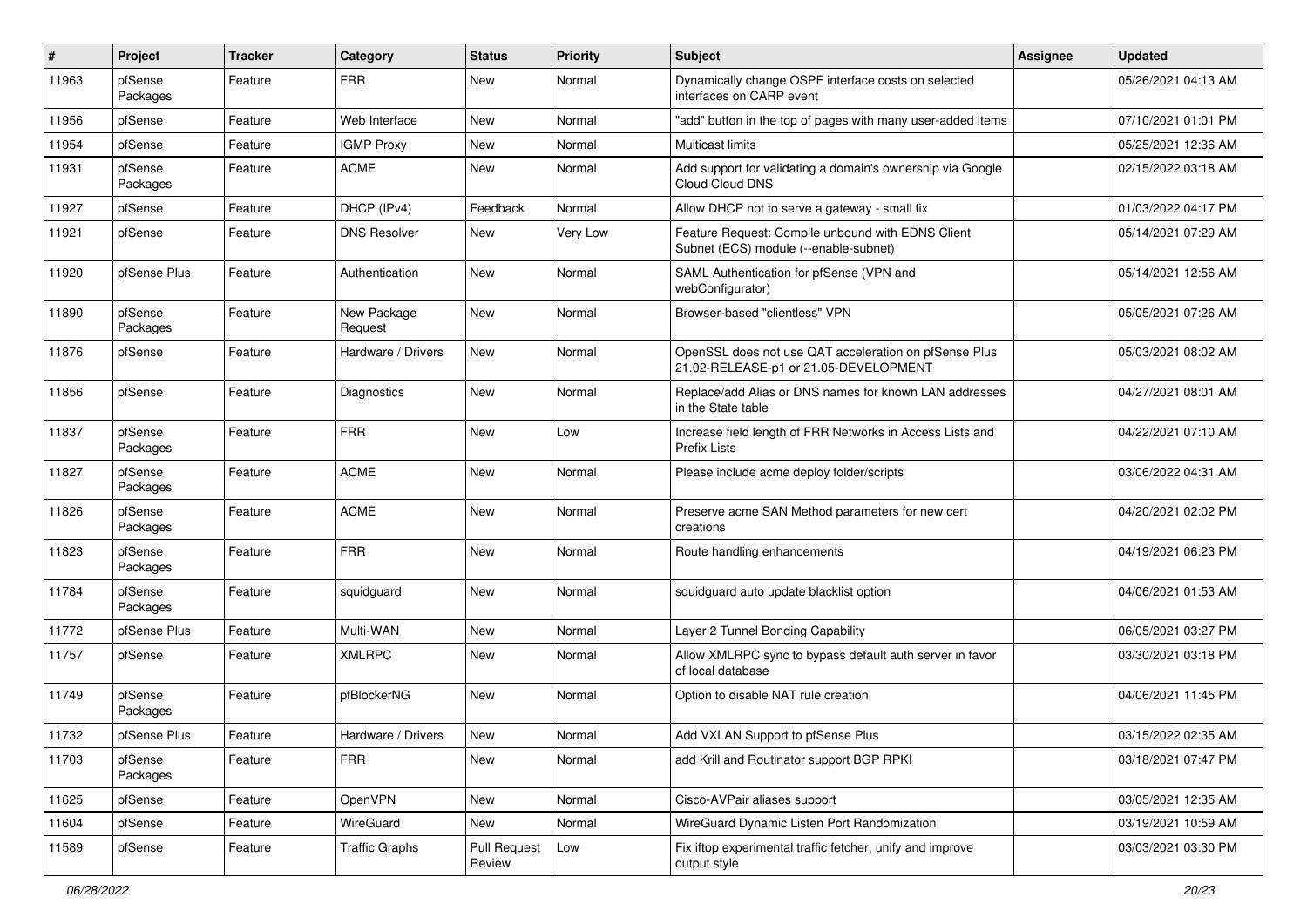| #     | Project             | <b>Tracker</b> | Category                | <b>Status</b> | <b>Priority</b> | <b>Subject</b>                                                                                                                   | <b>Assignee</b> | <b>Updated</b>      |
|-------|---------------------|----------------|-------------------------|---------------|-----------------|----------------------------------------------------------------------------------------------------------------------------------|-----------------|---------------------|
| 11588 | pfSense             | Feature        | WireGuard               | New           | Low             | Automatically suggest next IP address in Wireguard<br>interface subnet when creating a peer                                      |                 | 12/22/2021 03:35 AM |
| 11579 | pfSense<br>Packages | Feature        | Snort                   | New           | Normal          | Snort alerts or blocks trigger notifications                                                                                     |                 | 03/01/2021 03:26 AM |
| 11573 | pfSense<br>Packages | Feature        | New Package<br>Request  | <b>New</b>    | Normal          | <b>Custom Commands</b>                                                                                                           |                 | 03/16/2021 07:28 PM |
| 11567 | pfSense<br>Packages | Feature        | Mail report             | New           | Normal          | Email report add a note filed request                                                                                            |                 | 02/27/2021 03:44 PM |
| 11440 | pfSense             | Feature        | Web Interface           | <b>New</b>    | Low             | Expand collapsed sections by clicking anywhere on header                                                                         |                 | 10/28/2021 01:35 PM |
| 11438 | pfSense             | Feature        | Hardware / Drivers      | New           | Low             | Allow multiple cryptographic accelerator modules to be<br>loaded at the same time                                                |                 | 02/18/2021 12:40 PM |
| 11411 | pfSense<br>Packages | Feature        | New Package<br>Request  | New           | Normal          | Smokeping as a default latency measurement tool                                                                                  |                 | 02/12/2021 09:29 PM |
| 11410 | pfSense<br>Packages | Feature        | New Package<br>Request  | New           | Normal          | adding bpytop (former Bashtop)                                                                                                   |                 | 07/26/2021 12:33 PM |
| 11379 | pfSense             | Feature        | <b>Captive Portal</b>   | <b>New</b>    | Normal          | <b>Template Roll Printer</b>                                                                                                     |                 | 02/07/2021 05:26 AM |
| 11369 | pfSense             | Feature        | <b>Operating System</b> | New           | Low             | add Enabling IPv6 Source Address Validation support                                                                              |                 | 02/04/2021 10:03 AM |
| 11324 | pfSense             | Feature        | Logging                 | <b>New</b>    | Normal          | Separate syslog "Remote log servers" Parameters                                                                                  |                 | 01/27/2021 10:47 AM |
| 11302 | pfSense             | Feature        | WireGuard               | <b>New</b>    | Normal          | WireGuard XMLRPC sync                                                                                                            |                 | 03/19/2021 10:59 AM |
| 11270 | pfSense             | Feature        | VPN (Multiple Types)    | <b>New</b>    | Low             | Consider integrating Nebula mesh VPN                                                                                             |                 | 01/20/2021 03:34 PM |
| 11266 | pfSense<br>Packages | Feature        | AutoConfigBackup        | New           | Very Low        | Give an option to list restore point in "reverse" order/latest at<br>the top.                                                    |                 | 01/19/2021 06:58 PM |
| 11262 | pfSense             | Feature        | Rules / NAT             | <b>New</b>    | Normal          | Time Based Rules - selects all days in the current month                                                                         |                 | 04/27/2021 12:32 PM |
| 11260 | pfSense<br>Packages | Feature        | pfBlockerNG             | New           | Normal          | pfBlockerNG: predefined ASN groups for Google, Facebook,<br>Apple, etc with useful selections                                    |                 | 01/18/2021 03:46 PM |
| 11257 | pfSense             | Feature        | Upgrade                 | <b>New</b>    | Normal          | Installed Packages: Update all button                                                                                            |                 | 01/18/2021 10:45 AM |
| 11243 | pfSense             | Feature        | Interfaces              | New           | Normal          | individual pfctl snort2c tables per interface only blocking IPs<br>for specific interface when a rule triggers in snort/suricata |                 | 01/14/2021 03:02 PM |
| 11227 | pfSense<br>Packages | Feature        | pfBlockerNG             | New           | Normal          | Feeds update                                                                                                                     |                 | 01/07/2021 12:11 AM |
| 11213 | pfSense             | Feature        | Gateways                | New           | Low             | Option to mark gateway as down directly from Table                                                                               |                 | 01/03/2021 07:09 AM |
| 11209 | pfSense<br>Packages | Feature        | pfBlockerNG             | New           | Normal          | pfBlockerNG soft blocking                                                                                                        |                 | 01/01/2021 02:07 PM |
| 11200 | pfSense<br>Packages | Feature        | Squid                   | New           | Normal          | Squid reverse proxy + multiple ssl certificates                                                                                  |                 | 12/31/2020 03:50 AM |
| 11189 | pfSense             | Feature        | Captive Portal          | New           | Normal          | Captive Portal - Tarpit option                                                                                                   |                 | 12/23/2020 06:44 PM |
| 11178 | pfSense<br>Packages | Feature        | Filer                   | New           | Normal          | Filer do not ask what to do with previous filename                                                                               |                 | 12/31/2020 02:45 AM |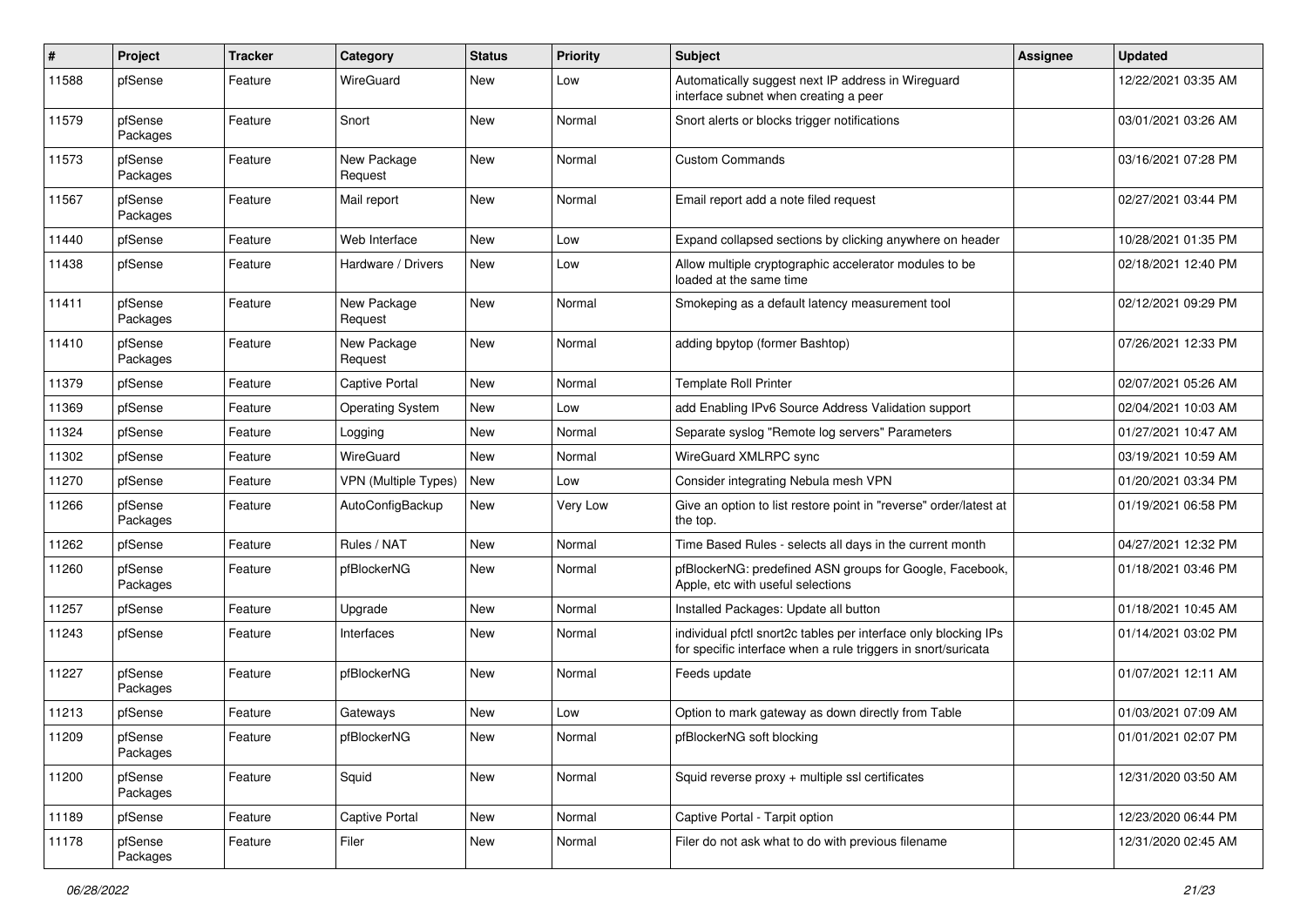| $\vert$ # | Project             | <b>Tracker</b> | Category                        | <b>Status</b>                 | <b>Priority</b> | <b>Subject</b>                                                                | <b>Assignee</b> | <b>Updated</b>      |
|-----------|---------------------|----------------|---------------------------------|-------------------------------|-----------------|-------------------------------------------------------------------------------|-----------------|---------------------|
| 11169     | pfSense             | Feature        | Interfaces                      | New                           | Very Low        | Changing interface index order                                                |                 | 12/17/2020 05:44 AM |
| 11165     | pfSense<br>Packages | Feature        | OpenVPN Client<br>Export        | <b>New</b>                    | Very Low        | OpenVPN Exporter - Allow for name customization                               |                 | 07/10/2021 12:58 PM |
| 11163     | pfSense<br>Packages | Feature        | <b>ACME</b>                     | <b>Pull Request</b><br>Review | Normal          | Preferred Chain option                                                        |                 | 10/18/2021 09:10 AM |
| 11156     | pfSense<br>Packages | Feature        | pfBlockerNG                     | New                           | Normal          | Add an option include subdomains for the noAAAA feature                       |                 | 12/11/2020 10:19 AM |
| 11138     | pfSense<br>Packages | Feature        | FreeRADIUS                      | New                           | Normal          | new WebGUI checkboxes needed                                                  |                 | 12/07/2020 08:28 AM |
| 11099     | pfSense<br>Packages | Feature        | pfBlockerNG                     | New                           | Normal          | DNSBL blocking by schedule                                                    |                 | 11/25/2020 12:12 AM |
| 11092     | pfSense<br>Packages | Feature        | pfBlockerNG                     | New                           | Normal          | Detecting DNS tunneling                                                       |                 | 11/21/2020 04:53 AM |
| 11084     | pfSense             | Feature        | Dynamic DNS                     | <b>New</b>                    | Normal          | Dynamic DNS include option to specify virtual IP addresses                    |                 | 11/19/2020 01:26 PM |
| 11056     | pfSense             | Feature        | Interfaces                      | New                           | Normal          | Add option to disable flow-control on interfaces in GUI                       |                 | 11/11/2020 04:41 PM |
| 11026     | pfSense<br>Packages | Feature        | FreeRADIUS                      | New                           | Low             | Feedback on Packages - FreeRADIUS package                                     |                 | 11/02/2020 07:21 AM |
| 11004     | pfSense             | Feature        | DHCP (IPv4)                     | New                           | Low             | DHCP reservations with no IP address show entries in<br><b>DHCP</b> leases    |                 | 10/26/2020 07:22 AM |
| 10995     | pfSense             | Feature        | <b>Operating System</b>         | New                           | Low             | Remove VMware MSI-X from the PCI blacklist.                                   |                 | 10/20/2020 11:40 AM |
| 10962     | pfSense             | Feature        | Dynamic DNS                     | <b>New</b>                    | Normal          | Add Cpanel support for Dynamic DNS Clients                                    |                 | 12/28/2020 01:56 PM |
| 10918     | pfSense             | Feature        | Aliases / Tables                | New                           | Low             | IP Aliases de-duplication                                                     |                 | 12/13/2020 11:37 PM |
| 10909     | pfSense<br>Packages | Feature        | <b>PIMD</b>                     | New                           | Normal          | #define MAXVIFS 32 to 64                                                      |                 | 04/21/2022 12:39 PM |
| 10890     | pfSense             | Feature        | Interfaces                      | New                           | Normal          | Allow multiple assigned interfaces to track status of a single<br>switch port |                 | 09/14/2020 07:20 AM |
| 10865     | pfSense<br>Packages | Feature        | squidguard                      | New                           | Normal          | squidGuard lacks options to send traffic action logs to syslog<br>server      |                 | 09/05/2020 01:21 AM |
| 10843     | pfSense             | Feature        | Authentication                  | New                           | Normal          | Allow user manager settings to specify multiple<br>authentication servers     |                 | 01/13/2022 07:22 AM |
| 10841     | pfSense<br>Packages | Feature        | pfBlockerNG                     | New                           | Normal          | Allow per Source/VLAN/Network individual black&whitelists                     |                 | 10/18/2020 07:42 AM |
| 10839     | pfSense             | Feature        | <b>Traffic Shaper</b><br>(ALTQ) | New                           | Normal          | Add popular messengers to the Traffic Shaper Wizard                           |                 | 08/18/2020 10:07 AM |
| 10831     | pfSense<br>Packages | Feature        | New Package<br>Request          | New                           | Very Low        | Integration of nntp-proxy into pfsense                                        |                 | 08/13/2020 09:09 AM |
| 10818     | pfSense<br>Packages | Feature        | New Package<br>Request          | New                           | Normal          | <b>UDP Broadcast Relay</b>                                                    |                 | 05/31/2022 02:13 AM |
| 10805     | pfSense             | Feature        | Hardware / Drivers              | New                           | Normal          | Intel QAT (QuickAssist) encryption support for PfSense                        |                 | 07/31/2020 03:13 PM |